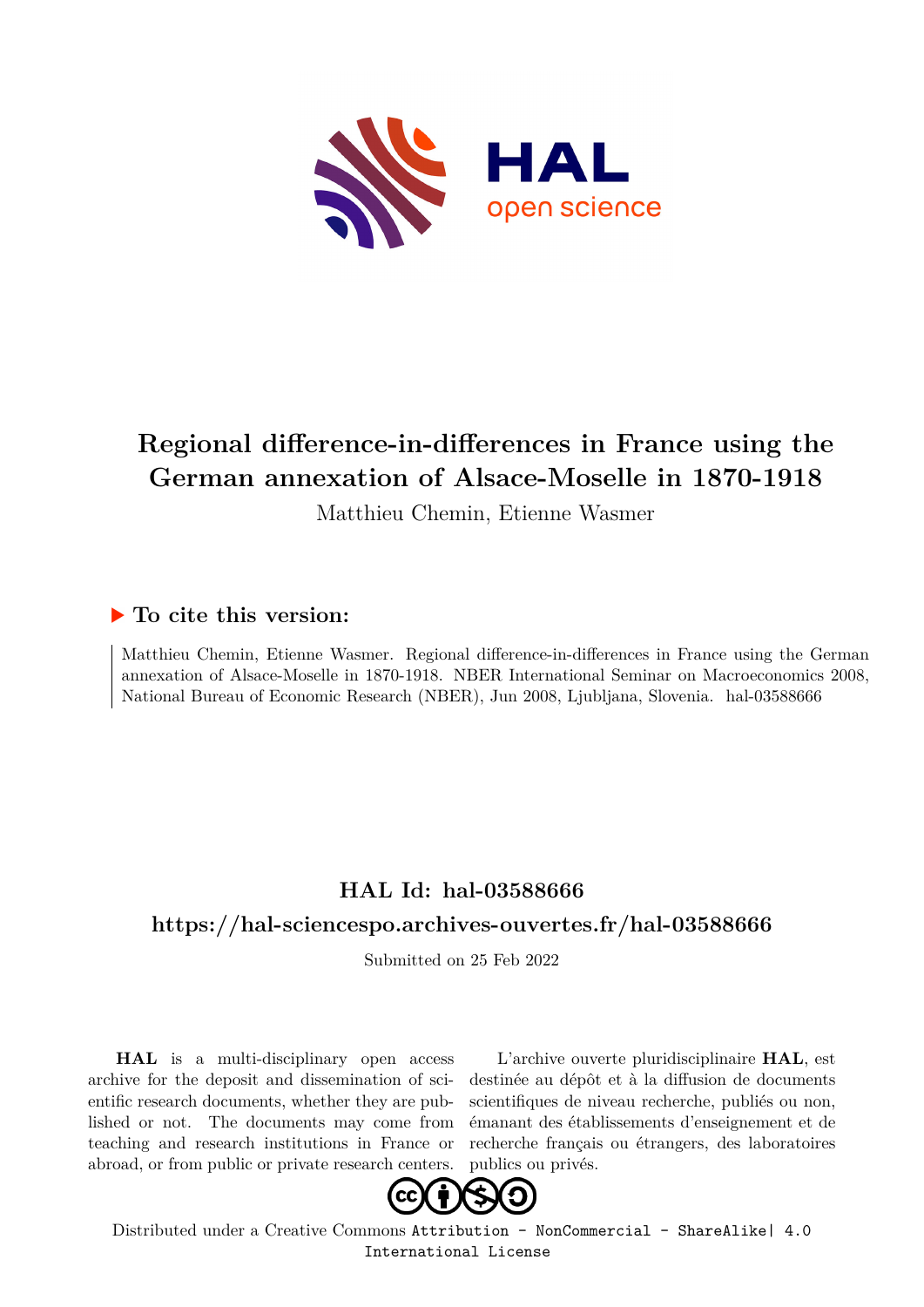# Regional difference-in-differences in France using the German annexation of Alsace-Moselle in 1870-1918

Matthieu Chemin<sup>†</sup>(UQAM, CIRPEE) and

Etienne Wasmer<sup>†</sup> (Sciences-Po Paris and OFCE)

2008

#### Abstract

In this paper, we describe the historical context of local laws in Alsace-Moselle, a region of France under the control of Germany between 1870 and 1918. We provide three examples of labor policies that can be evaluated thanks to this experience: welfare laws, regulation of working time and absenteism, as well as preliminary investigations of the effect of those policies. We conclude in proposing additional examples of policy evaluations that could be based on a similar strategy.

Keywords: difference-in-difference, Alsace-Moselle, welfare reforms, regulation on hours, sickness leave reforms JEL Classification: J01, J81, J83, K31, K32

Paper prepared for the NBER-ISOM conference volume. We thank our discussants John Abowd and Chris Pissarides as well as conference participants, and Francis Kramarz and SÈbastien Roux.

<sup>y</sup>Correspondence: Department of Economics, University of Quebec at Montreal, Case postale 8888, Succursale Centre-ville, Montréal (Québec) Canada H3C 3P8. Email address: chemin.matthieu@uqam.ca

<sup>&</sup>lt;sup>‡</sup>Correspondence: OFCE, 69 Quai d'Orsay, 75007, Paris, France. Email address: etienne.wasmer@sciences-po.fr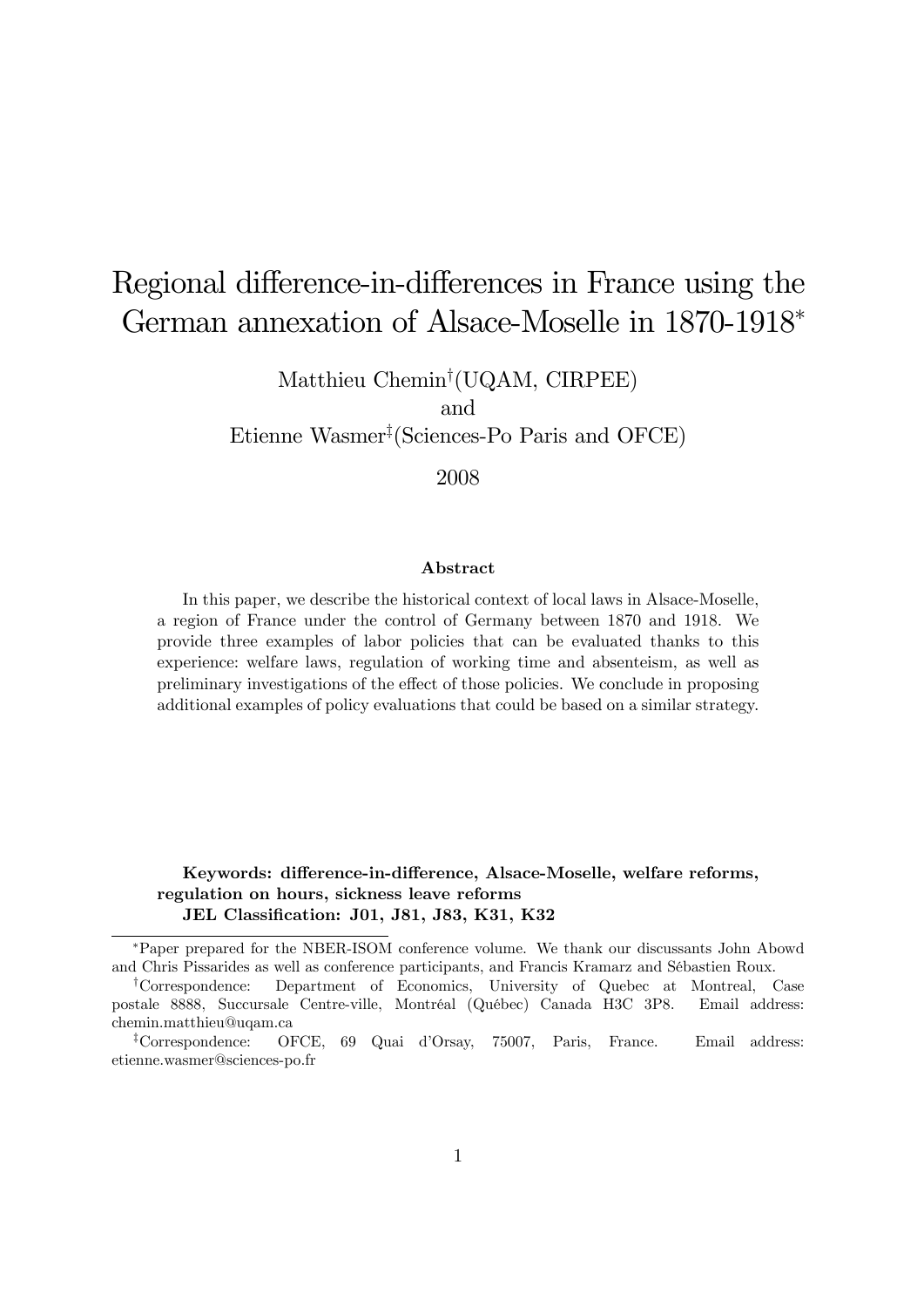# 1 Introduction

The evaluation of labor market policies has been an expanding field in the last decades. This is partly due to the increasing availability of survey data and computing power, partly to the recognition that even complex phenomena such as the impact of laws and regulations on labor markets can be rigorously tested thanks to new empirical methodologies, such as the so-called difference-in-difference approaches (also called double differences).

In this approach, the outcome (education, access to employment, unemployment rate) of a treated group, that is, a group subject to a policy change, is compared to a control group, that is a group made of individuals (or any other unit of observation) as close as possible to the treated group, but unaffected by the treatment. The strategy of the researchers consists in Önding a sudden change in policy and build a relevant comparison group. A recent paper by Imbens and Wooldridge (2008) discusses the issues associated with the choice of the groups and surveys the literature.

In countries with a federal structure such as the United States or Canada, it is straightforward to use this technique to evaluate policy changes. Indeed, many laws are specific to a state (for the US) or a province (for Canada). By comparing states experiencing a reform to states with no change, it is straightforward to obtain inference about the causal effects of the reform.<sup>1</sup> In contrast, researchers studying French labor laws typically face cases in which there is no geographical variance in policy changes since the main law is supposed to apply equally on all the French territory. Therefore, policy evaluation has to rely on other control groups. A consequence of this "universal" character of the law is that the evaluation of working time reduction in France  $\sim$  from 40 to 39 hours in 1982 and then to 35 hours in 1998-2000 $-$  has been made more difficult, in the apparent absence of regional differences.<sup>2</sup>

In this paper, we exploit a relatively unknown feature of French institutions: the Northeastern part of France (a region, Alsace, and a sub-region called a "département",

<sup>&</sup>lt;sup>1</sup>For instance, Card and Krueger (1995) survey their works on the minimum wage. In particular, they compared the effect of a change in the minimum wage in New Jersey on employment with the corresponding employment series in a neighbor state, Pennsylvania to infer the absence of a negative employability effect among teenagers. Autor et al. (2006) have exploited differences in the timing of reforms of employment protection legislation across states to estimate the employment effect of such deviations from the at-will doctrine. See also Autor et al. (2005) for a methodological discussion of the effect of regional cycles on the estimates. Black and Strahan (2001) have exploited differences in the timing of deregulation of the US banking system in order to infer about rent seeking behaviour and gender discrimination: they found that deregulation lead gender wage differences to vanish, at the expense of wages of men who declined after the deregulation.

<sup>&</sup>lt;sup>2</sup>Researchers have however genuinely used the size of the firm, as Estev $\tilde{a}$  and Sa (2006) (small firms were unaffected by the 35h workweek in 1998-2002), or the part-time/full-time status of employees as in Crepon and Kramarz (2002) in their evaluation of the reduction in working time in 1982 from 40h to 39h. Other techniques (namely, instrumental variables as in Crépon et al. 2007) have also been used to get round the problem of the endogeneity of the early transition to 35h for firms.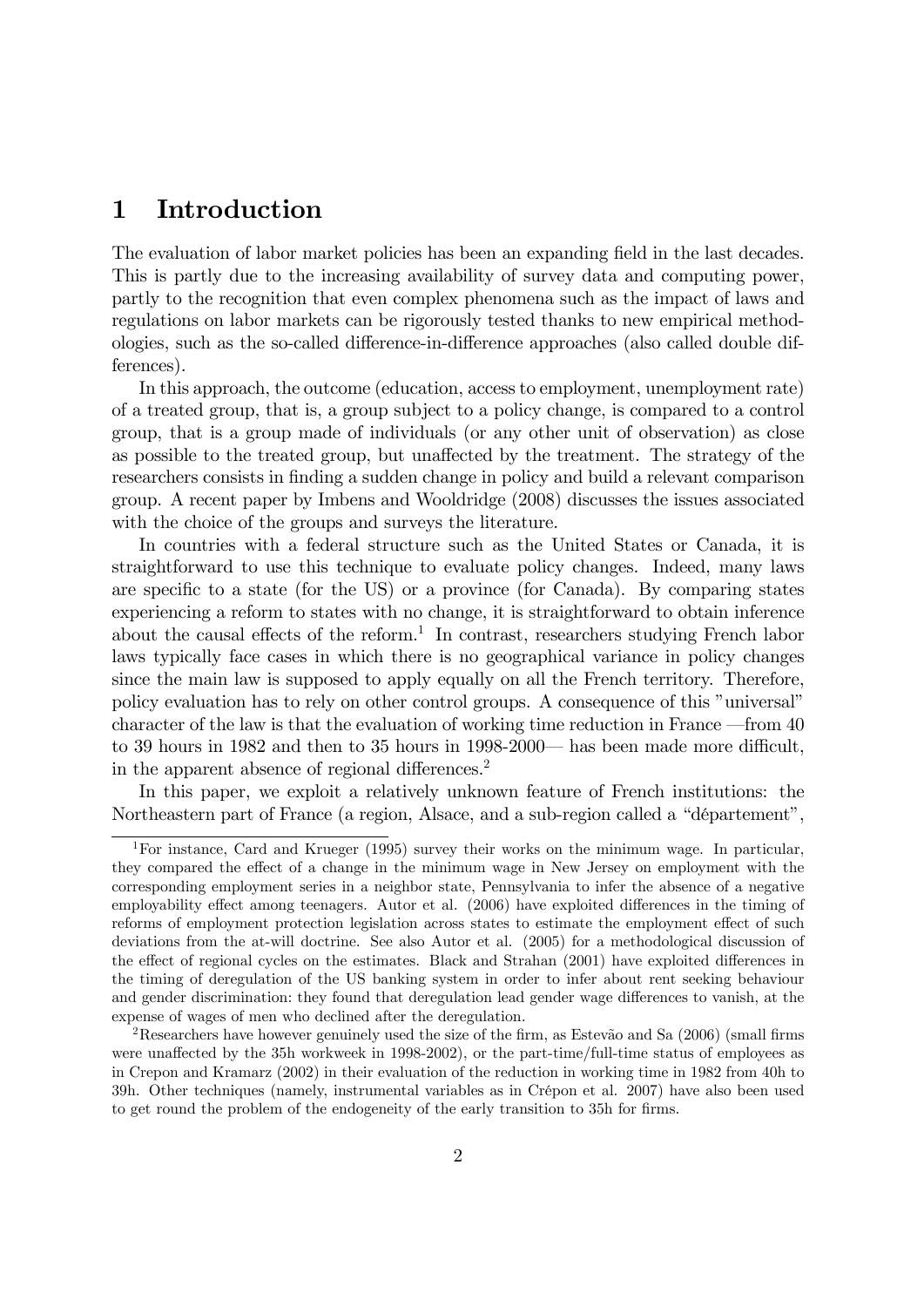Moselle) has different institutions, and in particular has a different social security system. The reason is a purely historical one. Alsace-Moselle as it is called was part of Germany between 1870 and 1918. During that period, German laws fully applied. After the signature of the peace treaty in 1918, as a consequence of which Alsace-Moselle was returned to France, the German code became a local law (Droit Local), that is, a specific body of legislation mixing up the most favorable elements of the French law code and the German one.

Interestingly, there have been very few changes over time since 1918: people in Alsace-Moselle are strongly attached to their legal specificity. The central state, quite strong in France, has never been able to generate a unified law and even recognized officially the Alsace-Moselle specificity in a law text in 1924. Since then, many texts in the Civil Code and the Labor Code in France are amended with mentions of specific dispositions for the three "départements" of Bas-Rhin, Haut-Rhin (both of which make up Alsace) and Moselle (northeastern part of region Lorraine).

We can therefore use this unique historical accident to build difference-in-difference to evaluate the few reforms implemented in the rest of France differently from Alsace-Moselle. Alsace-Moselle can therefore be used as a control group, while the rest of France (which, by an abuse of language and without any meaning, we shall sometimes refer to France hereafter when there is no ambiguity) can be used as the treatment group.

In particular, we detail here three interesting institutional specificities:

- Reduction in working time: Alsace-Moselle has two days of vacation that do not exist in France, Easter Friday and Saint-Etienne (December 26). When the famous 35 hours reform was implemented between 1998 and 2002, employers in Alsace-Moselle first argued that these two days should be counted as part of the working time reduction and thus, incorporated in the number of additional vacation days provided by the 35 hours laws, approximately 18 annually.<sup>3</sup> Therefore, Alsace-Moselle experienced a 10% less stringent reduction in working time.
- Absenteeism and sickness leaves: Alsace-Moselle has a very generous regime for sick employees. Employers have to pay the full salary for the total duration of absence. Being sick is not even compulsory in order to benefit from the compensation: any fair cause is acceptable. In contrast, the rest of France has a less favorable regime: since 1945, social security covers 50% of the previous wage only after the 4th day of absence. In 1978, a law obliged all employers to give an allowance to sick and absent employees covering up to 90% of the previous wage, but only after the 11th day of absence, during 30 days and when the employees have more than three years of seniority. Therefore, Alsace-Moselle can again be considered as a control group

<sup>&</sup>lt;sup>3</sup>Employees could either work 35 hours per week, or keep working 39 hours as usual and get 20 additional vacation days).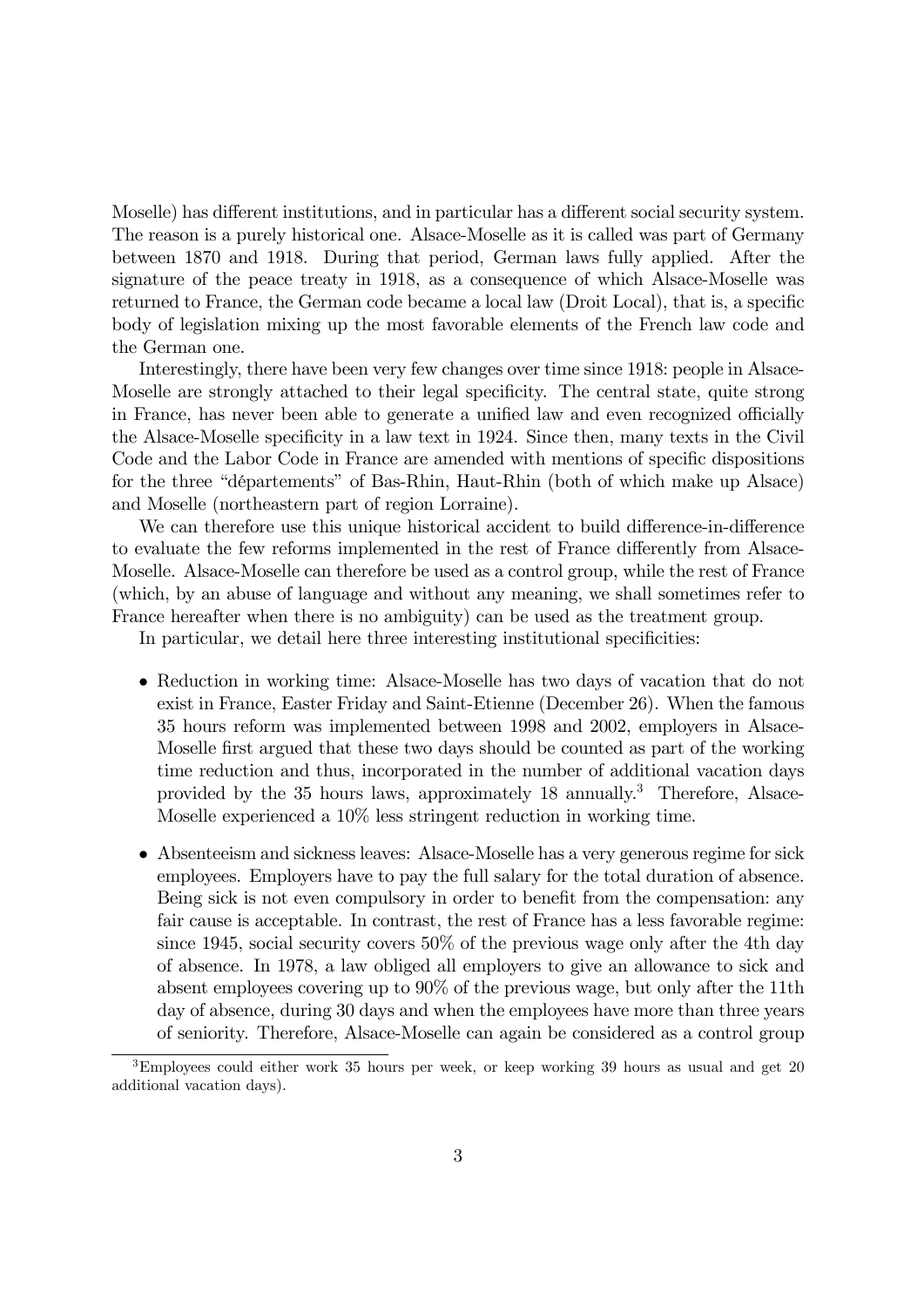

Figure 1: Map of France

and the reform in France can be evaluated using difference-in-difference, or even triple differences with respect to employees with less than three years of seniority.

 Welfare policies: since 1908, all municipalities in Alsace-Moselle must provide assistance to impoverished citizens. This system was generalized to all of France in 1989 under the name RMI (Revenu Minimum d'Insertion), which is basically a subsistence income. Observers argued that the introduction of the RMI allowed municipalities in Alsace-Moselle to reduce their subsidies by one French Franc for each Franc of the national subsidy. Therefore, welfare recipients in Alsace-Moselle were left unaffected by the RMI reform and hence can be used as a control group.

Of course, one may argue that Alsace-Moselle is *different* due to the existence of other regional specificities. As a matter of fact, there is at least a difference reflected in the following map. Alsace-Moselle, represented by the three "départements" labelled 57, 68 and 67 in the top east corner of France, happen to be the only to be ones with a border with Germany. And this is of course not a random allocation in space!

This has at least one undesirable consequence for researchers: since the pattern of trade between Germany and France is not homogenous on the French territory but instead very dependent on the distance to the border as any gravity model predicts, it is quite likely that Alsace-Moselle is disproportionately affected by German economic cycle when it differs from the French economic cycle. In such a case, any comparison of "before and after" in Alsace-Moselle and the rest of France will be contaminated by such spillover effects.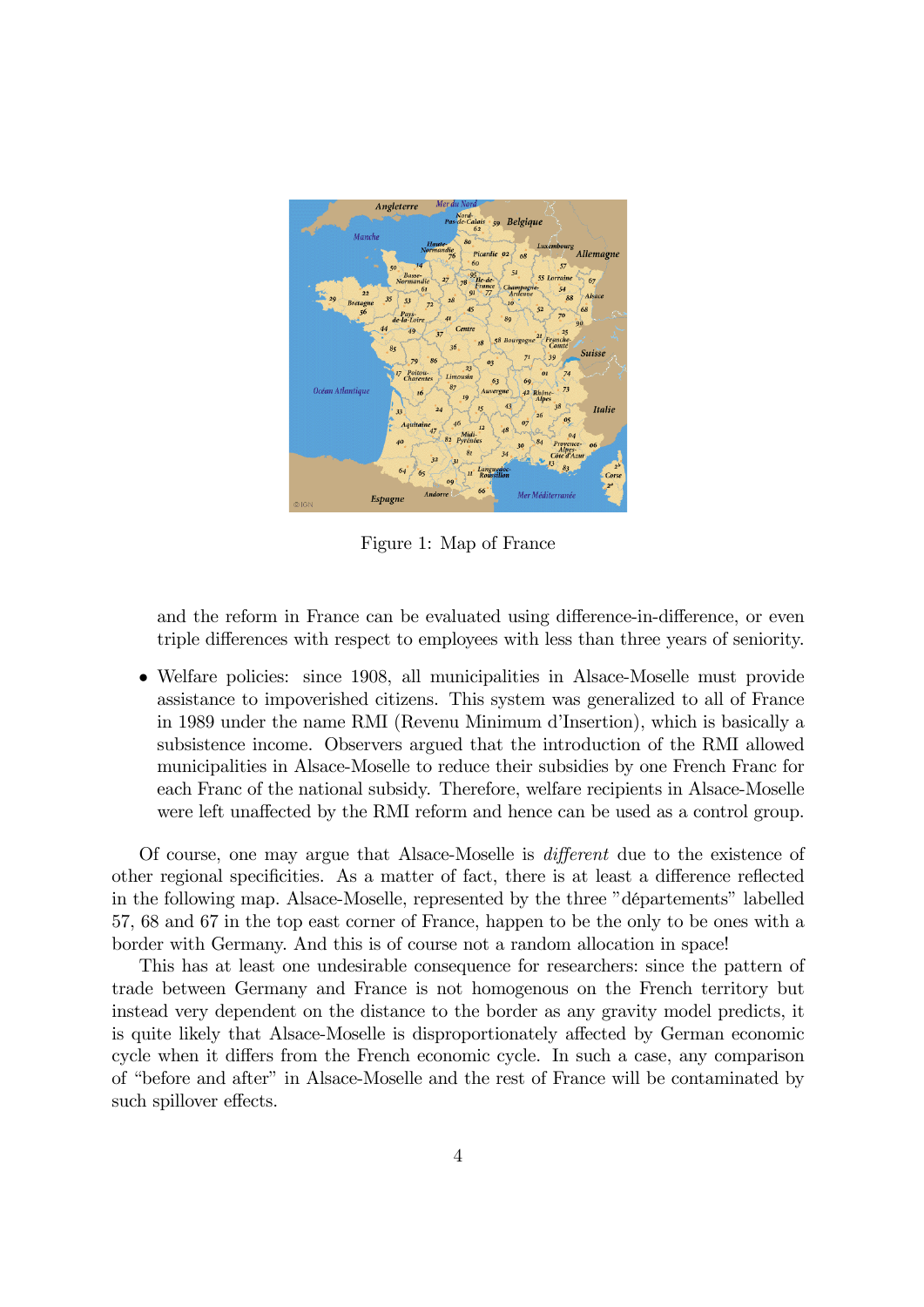To solve for this difficult issue, we will need to do several additional comparisons with unaffected groups in both Alsace-Moselle and the rest of France, that is, falsification exercises or equivalently triple differences, by combining the difference-in-differences results of the affected and unaffected.

In this paper, we will emphasize the richness and the diversity of the applications one can develop to better evaluate French labor policies. We present in the next three sections the three reforms in reverse order: welfare and subsistence income (Section 2), absenteeism laws (Section 3) and hours worked (Section 4) and the specificities in the Alsace-Moselle regime. For each experience, we show aggregate results on relevant and affected variables such as long-term unemployment, employment and unemployment, absenteeism rate for both Alsace-Moselle and France, and point out to the validity or invalidity of common wisdom of the effect of each of the three labor policies. In a series of companion papers, we go deeper in the analysis and are more specific about the various possible effects of each policy. However, the purpose of the current paper is simply to expose our idea of the Alsace-Moselle identification strategy and how fruitful it can be. Section 5 describes other legal specificities in Alsace-Moselle that could be used and concludes.

# 2 A welfare policy: the minimum income

In 1989, the French Parliament voted a very important law: any citizen above 25 years and below some income level became eligible to an allowance amounting to a large fraction of the minimum legal wage. This was called the RMI (revenu minimum d'insertion) and it was organized by the law  $n^{\circ}$  88-1088, December First 1988. A natural question for labor economists is whether this welfare program had disincentives effects and generated more long-term unemployment. This is a tricky question for empiricists given the huge amount of self-selection and heterogeneity.

By chance for econometricians, a very similar system ("aide sociale") at the city level existed in Alsace Moselle since 1908 (lois locales des 30 mai 1908 et du 8 novembre  $1909)^4$ . For instance, in the main city in Alsace (Strasbourg), the allowance for an eligible person (single) amounts to  $65\%$  of the gross minimum wage (Kintz, 1989).<sup>5</sup>

After the introduction of the French RMI in 1989, municipalities in Alsace-Moselle may still give an allowance to poor individuals, but this allowance reduces by the same token the RMI given by the state (Woehrling,  $2002$ ).<sup>6</sup> Consequently, after 1988, cities in

<sup>4</sup>http://www.lexisnexis.com/fr/droit/search/runRemoteLink.do?bct=A&risb=21\_T4090933869 &homeCsi=303228&A=0.7883780303835484&urlEnc=ISO-8859-1&&dpsi=0ARX

<sup>&</sup>amp;remotekey1=DOC-ID&remotekey2=685\_EN\_AL0\_64685FASCICULEEN\_1\_PRO\_018548 &service=DOC-ID&origdpsi=0ARX&level=1&duRemote=true

<sup>5</sup>According to Kintz (1989), there are in Alsace-Moselle 13 000 covered persons by the subsidies for an amount of near 3 millions euros.

 $6$ The amount of RMI given is equal to a miminum revenue of approximately 450 euros minus income.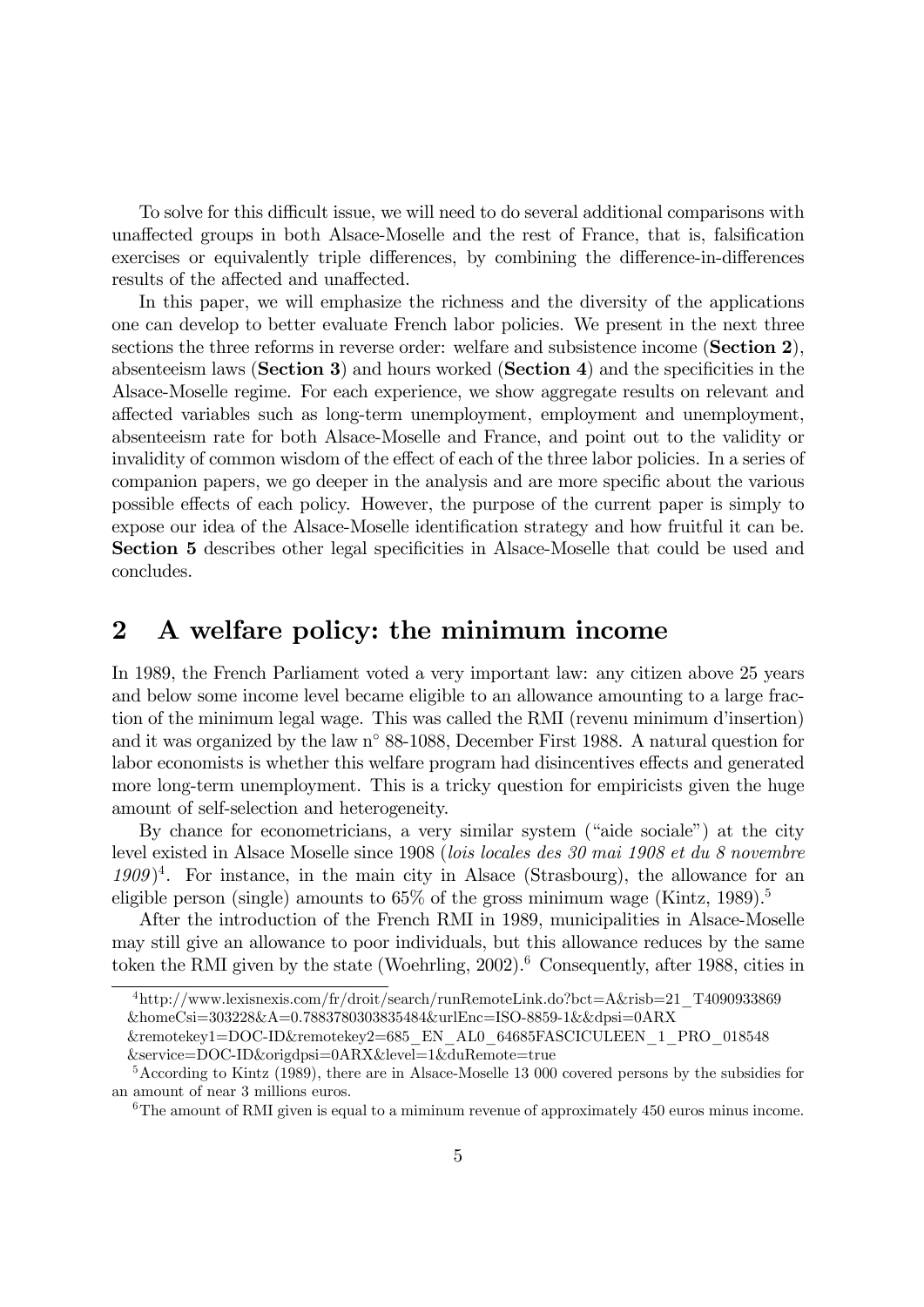Alsace Moselle have a direct incentive not to give this "aide sociale", as emphasized by Woehrling (2002). Poor individuals qualify for welfare payments in Alsace Moselle and the rest of France after 1988, but only in Alsace Moselle before 1988. This provides an opportunity for a difference-in-difference analysis before and after 1988, between Alsace Moselle and the rest of France, in order to evaluate the impact of the RMI.

#### 2.1 Methodology and results

In this paper, we will present simple averages of unemployment rates in Alsace-Moselle and the rest of France, before and after 1988. Table 2-1 presents long-term (more than 2 years) average unemployment rates in France and Alsace Moselle, before and after 1989 (for individuals aged more than  $25$  years old). We used the "Enquête Emploi" from 1982 to 2002 to calculate the ratio of total number of unemployed people for more than 2 years and aged more than 25 years divided by the total number of active individuals in the area concerned and the time frame concerned of more than 25 years old.<sup>7</sup> Active individuals are defined as the sum of employed individuals, unemployed individuals (and soldiers of the military contingent) of more than 25 years old. For example, the longterm unemployment rate in the rest of France before 1989 (averaged over the period 1982 to 1989) is equal to 3.46 percent as visible in Row (1), Column (1). The numbers in the "Difference" row and column are simple differences. For example, the long-term unemployment rate is 1.12 percentage point higher in the rest of France than in Alsace-Moselle.

Simple differences with Alsace-Moselle provide a misleading impression of the impact of the RMI on long-term unemployment rates. Comparing long-term unemployment rates in the rest of France to the one in Alsace Moselle after 1989 (an increase in 1.95 percentage point) provides a misleading estimate of the impact of the RMI: the rest of France might have been systematically different from Alsace Moselle, due to time constant unobserved heterogeneity. Similarly, comparing unemployment rates in the rest of France before and after 1989 (an increase in 1.03 percentage point) provides a misleading estimate of the impact of the RMI: it might be that the rest of France would have witnessed an increase in its long-term unemployment rate even without the RMI, due for example to its poor economic conjuncture at the time.

This is only the difference-in-difference coefficient of Row  $(2)$ , Column  $(2)$ , comparing long-term unemployment rate in the rest of France to the one in Alsace Moselle, before and after 1989, captures the causal impact of the RMI. The underlying assumption is that "geographic time constant unobserved heterogeneity" is controlled for by comparing

<sup>&</sup>lt;sup>7</sup>Number of individuals in a certain category were obtained by summing the appropriate weight "extri<sup>n</sup>. As http://www.jourdan.ens.fr/grenet/Econometrie/Codes.pdf highlights, "the "Enquête emploi" interviews approximately one over 300 persons. To obtain results consistent with the total population, one has to weigh results by the variable "extri"".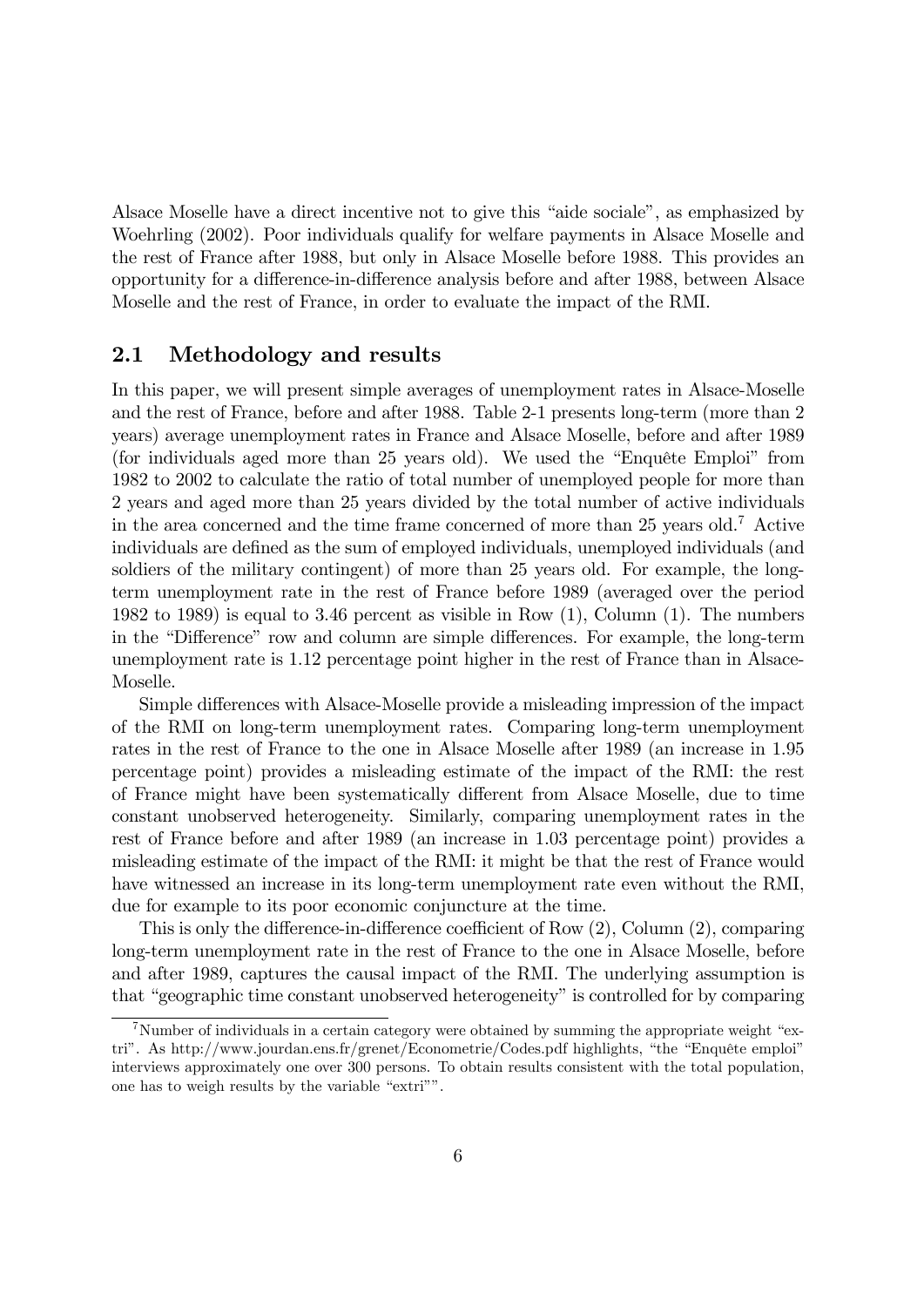a geographical area with itself, before and after 1989, while common macroeconomic trends are captured by comparing the rest of France to Alsace Moselle.

The number in the bottom right corner is a difference-in-difference estimate, comparing the rest of France to Alsace-Moselle, before and after 1989. It shows that the long-term unemployment rate increased by 0.83 percentage point due to the implementation of the RMI. This economically significant result has to be tested statistically. The significance of the difference-in-difference coefficient was estimated through the bootstrap method and we found it to be significant at the  $1\%$  level.<sup>8</sup> This seems to support the "inactivity trap" argument: individuals may have less incentives to seek for a lowpaying job when it does not increase disposable income by a dramatic amount compared to welfare payments.

#### 2.2 Falsification exercises

The main assumption, upon which a difference-in-difference estimation implicitly relies, is commonly called the "common time effects" assumption. It means that to interpret causally the difference-in-difference coefficient, one needs to assume that the treatment and the control group are on the same time trend. In other words, the rest of France would have evolved the same way Alsace-Moselle did, had the RMI not been implemented. This is a strong assumption, considering some inherent factors to Alsace Moselle.

We address this concern by performing two falsification exercises. The intuition of these falsification exercises is to look at categories of individuals knowingly not affected by the RMI. These individuals should not show differences in the rest of France compared to Alsace Moselle, before and after 1989, as they are not affected by the RMI. Any significant difference-in-difference would be evidence of different trends between the rest of France and Alsace Moselle, violating the "common time effects" assumption.

First, we look at short-term unemployment rates. This is defined by the unemployment rate of individuals less than 2 years out of a job. Unemployment insurance in France pays a sizeable fraction of the last work income during 2 years. After 2 years, the amount of unemployment insurance significantly drops. Individuals less that 2 years out of a job are thus not likely to qualify for the RMI. Indeed, income has to be less than a mere  $464,05$  euros in  $2008<sup>9</sup>$  to qualify for RMI payments. Table 2-2 shows exactly the same table as Table 2-1, but for short-term unemployment rates. One may see

 $8A$  hundred samples were randomly drawn with replacement from the original sample. The differencein-difference coefficient was thus estimated a hundred times. None of the time was the difference-indifference coefficient less than 0.

<sup>&</sup>lt;sup>9</sup>We collected the RMI threshold for each year from the original legal texts. For example, the RMI threshold was 2000F or 304.90 euros in 1989.

http://www.legifrance.gouv.fr/jopdf/common/jo\_pdf.jsp?numJO=0&dateJO=19881213&numTexte= &pageDebut=15547&pageFin=

The RMI threshold was 464,05 euros in 2008.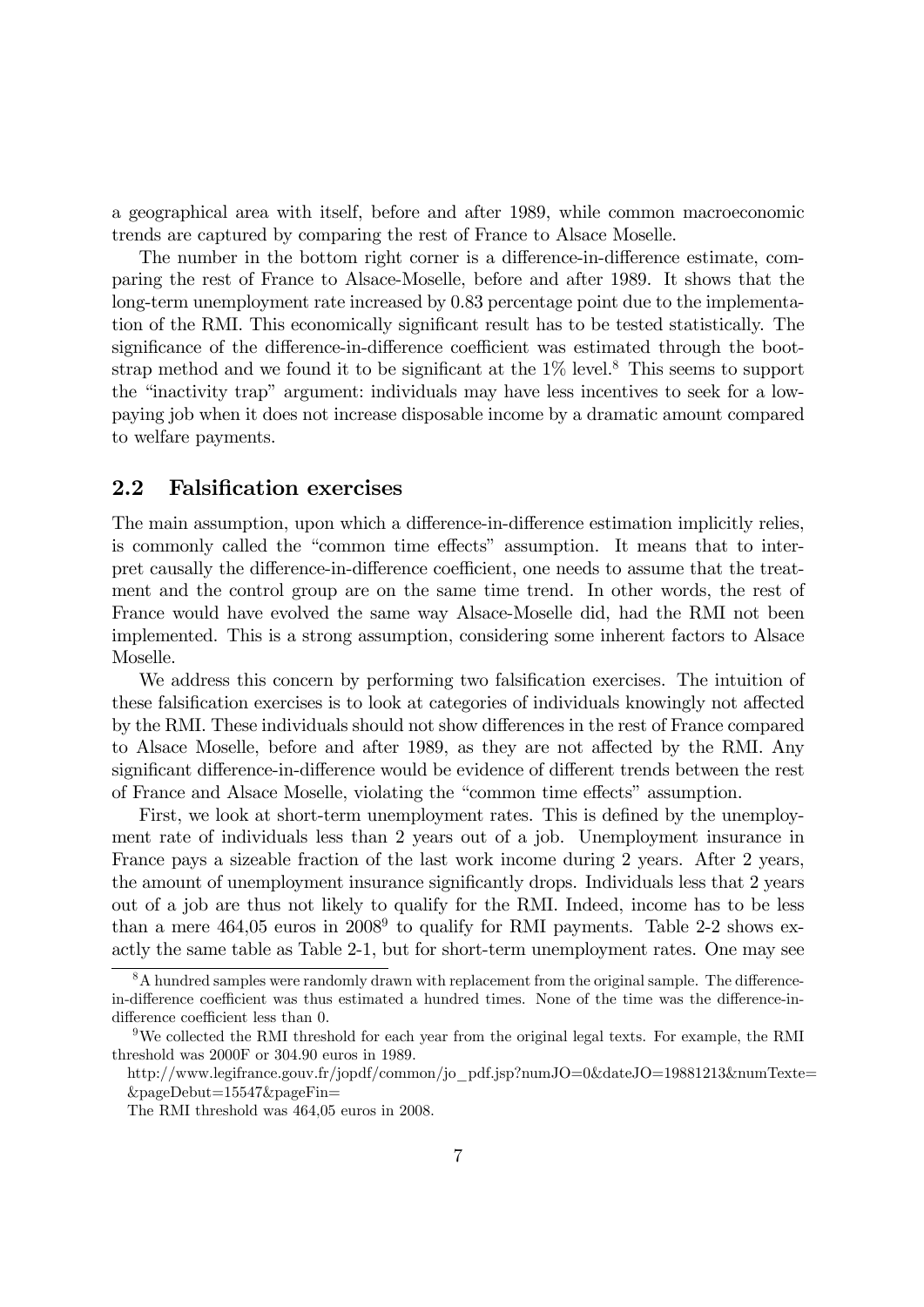that the difference-in-difference coefficient is a mere  $-0.13$  percentage point. According to the same bootstrap method, this coefficient is not significant. From this table, one may conclude that nothing significant happened for short-term unemployed individuals, earning unemployment insurance and thus not eligible for RMI payments, as expected.

Second, we look at individuals between 16 and 25 years old. The RMI only applies to individuals above 25 years, whereas "aide sociale" in Alsace Moselle applies to individuals of more than 16 years old. This means that individuals between 16 and 25 years old were never affected by the RMI in France, and were always affected by the "aide sociale" in Alsace Moselle. There should be no significant difference-in-difference coefficient of unemployment rates for these individuals between the rest of France and Alsace Moselle, before and after 1989. One may see from Table 2-3 that the difference-in-difference coefficient is a mere  $-0.09$  percentage point. According to the same bootstrap method, this coefficient is not significant. From this table, one may conclude that nothing significant happened for short-term unemployed individuals between 16 and 25 years old, not affected by the RMI in the rest of France, as expected.

These two falsification exercises confirm that the "common time effects" assumption might hold. They reinforce the confidence one may have in the main result that the RMI caused unemployment.

## 3 Absenteeism

#### 3.1 Legal texts

The general regime in France of sick-paid leave was organized by a governmental text from 1945, the *Ordonnance*  $n^{\circ}$  45/2454 du 19 octobre 1945.<sup>10</sup> In the original text, after a 3-days initial period during which no indemnity is paid, half of the previous wage of the employee was paid by the social security administration with minor seniority conditions (essentially everyone having worked at least 60 hours in the last three months was eligible to the indemnity during six months of absence). In 1978, a major law obliged the employers to introduce a more generous scheme for people with at least three years of seniority within the Örm. The supplementary compensation (called indemnisation  $complementaire)$  must be paid after the 11th day of the sick leave (the Social Security compensation still starts after the 4th day). And the supplementary compensation makes the total payment at the level of 90% of the previous wage during 30 days. After the 30

http://www.legifrance.gouv.fr/jopdf/common/jo\_pdf.jsp?numJO=0&dateJO=20080117&numTexte=64 &pageDebut=00907&pageFin=00907

The RMI threshold is updated every year, following closely the consumption price index (L'Horty and Parent, 1999).

<sup>10</sup>http://www.legislation.cnav.fr/textes/ord/TLR-ORD\_452454\_19101945.htm#art79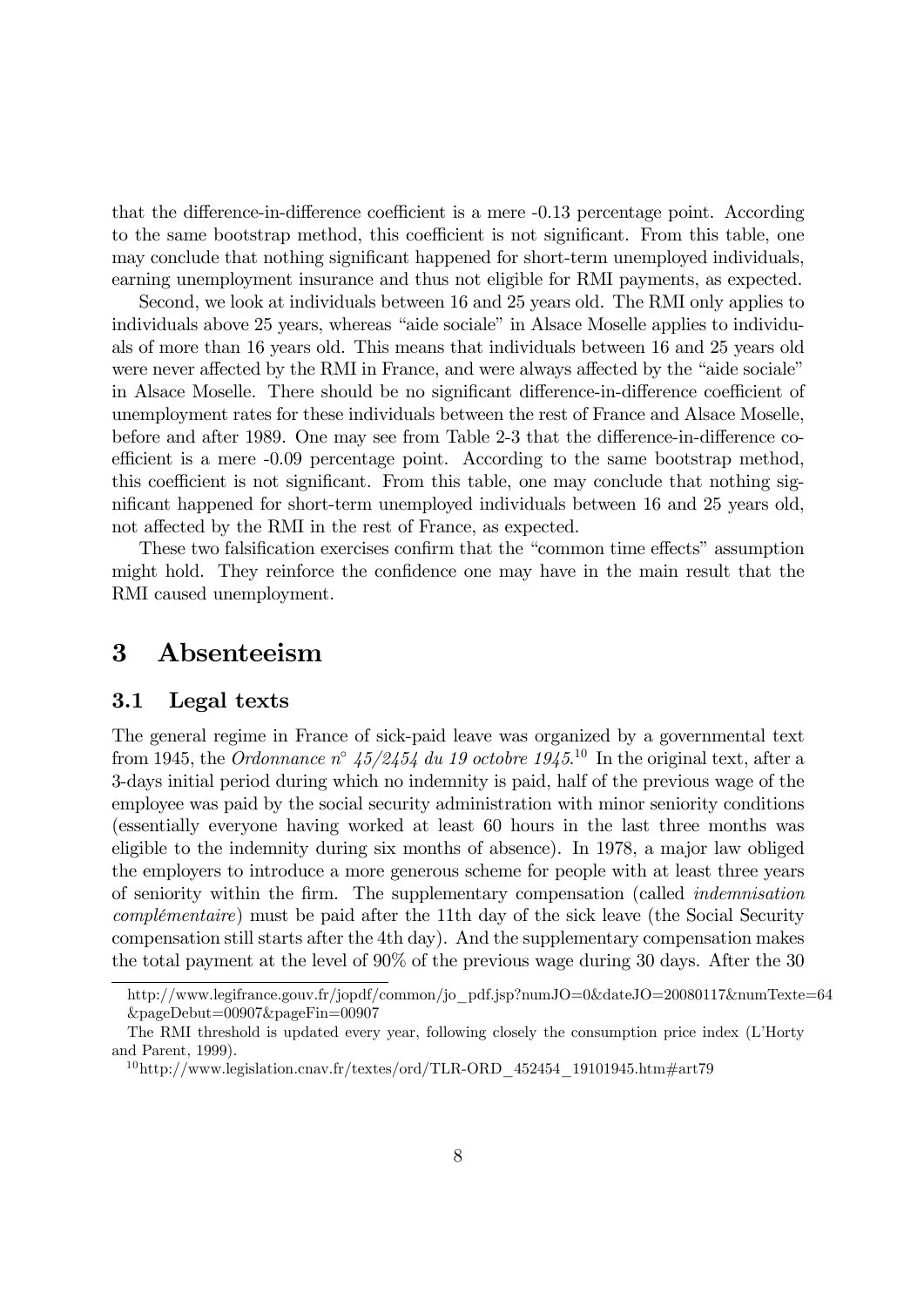days period, the total payment reverts to  $66\%$  of the previous wage.<sup>11</sup>

In contrast, the local law of Alsace Moselle guarantees: first, the full salary payment by the employer in case of any absence independent of one's will - which is a fairly broad definition; second, no initial period during which no compensation is given: all days must be paid. $12$ 

#### 3.2 Questions

A natural question is whether the generosity of the seek-leave compensation could have generated a surge in absenteeism. The question can be addressed at two levels: is it the case that in Alsace Moselle, absenteeism has always been higher, and is it the case that the transition, in France, to a more generous system, has encouraged absenteeism relative to Alsace-Moselle where no change took place in 1978 since the existing regime was uniformly more generous. Finally, the group of employees with less than 3 years of tenure can be used as an additional control group, since they are unaffected by the 1978 law. A last exercise we can provide is whether the existence of an additional seniority right has reduced the incentives to quit the firm.

#### 3.3 Methodology and results

Close to the spirit of the previous section, we will present simple averages of absence rates in Alsace-Moselle and the rest of France, before and after 1978, to illustrate the basic intuition of a difference-in-difference analysis. Table 3-1 presents percentages of workers absent last week because of sickness for individuals with more than 3 years tenure (number of individuals working less than the usual number of hours worked because of sickness divided by number of employed individuals). For example, the absence rate due to sickness in the rest of France before 1978 (averaged over the period 1976 to 1978) is equal to  $4.26$  percent as visible in row 1, column 1. The numbers in the "difference" row and column are simple differences. For example, the absence rate due to sickness is 0.85 percentage point higher in the rest of France than in Alsace-Moselle, before 1978.

However, as in the previous cases, simple differences between France and Alsace-Moselle provide a misleading impression of the impact of policy change. The difference-

 $11$ Also note that the 30 days period in the 90% regime is augmented by 10 additional days for each period of 5 years worked in the firm (that is,  $40 \text{ days}$  in the  $90\%$  regime for employees between 3 and 8 years of seniority, 50 days of seniority is between 8 and 13 years, etc...). This compensation schem has not changed or only marginally since 1978. See the law at http://www.ctip.asso.fr/garanties/incap/396.html.

<sup>&</sup>lt;sup>12</sup>Article 63 of the Code de Commerce Local and Article 616 du Code Civil Local which became after the recodification of May First, 2008 of L 1226-24 et L 1226-23 of Code du Travail. E.g., http://www.ddtefp57.travail.gouv.fr/inspection/information/droit\_local/droit\_local.htmSee Grisey-Martinez and Dagorne (2008, Fasc. 667) for a detailed discussion and a list of clear abuses of this fairly generous regime.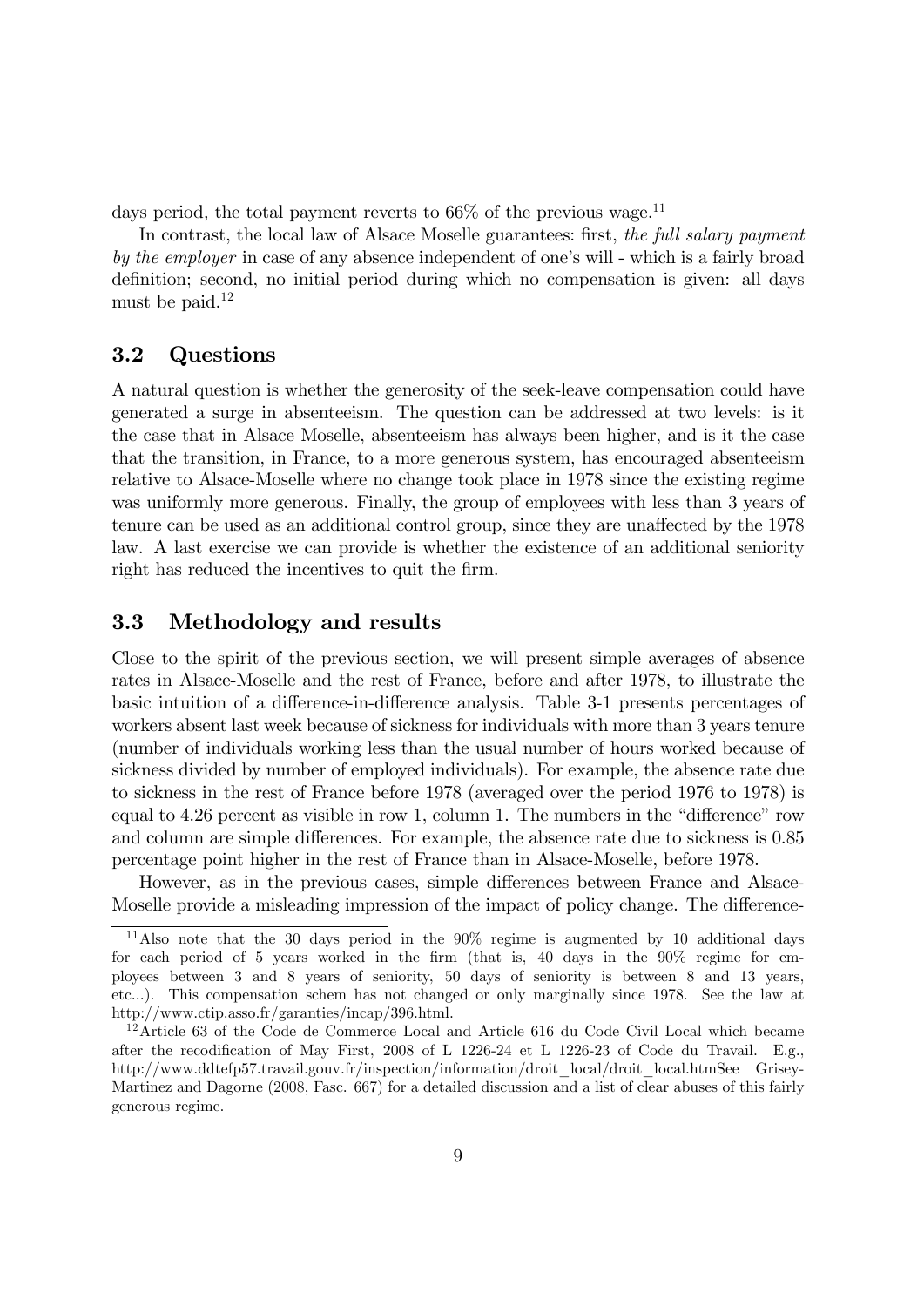in-difference estimate however can capture the causal impact of the absence law, again because "geographic time constant unobserved heterogeneity" is controlled for by comparing a geographical area with itself, before and after 1978, while common macroeconomic trends are captured by comparing the rest of France to Alsace Moselle.

The number in the bottom right corner then shows that the absence rates due to sickness increased by 0.88 percentage point, due to the implementation of the 1978 law. The coefficient is significant according to the same bootstrap method described in the previous Section. Thus result supports the view that employees tend at least marginally to take more "sick days" with a more generous absence law.

#### 3.4 Falsification exercises and robustness

The main assumption, upon which a difference-in-difference estimation implicitly relies, is commonly called the "common time effects" assumption. The rest of France could have evolved differently Alsace-Moselle did, had the absence law not been implemented.

We address this concern by performing a falsification exercise. We look at employees with less than 3 years of tenure  $\sim$  those unaffected by the 1978 regime change $\sim$  in Table 3-2. We expect no significant difference-in-difference coefficient for these individuals. This is indeed the case: the difference-in-difference coefficient is 0.35 percentage point and according to the same bootstrap method, it is not significantly different from zero. This falsification exercise confirms that the "common time effects" assumption might hold and reinforces the confidence one may have in the main result that the 1978 caused some more sick days in France, despite a general decline (see the negative time differences in the tables) due either to more controls by the administration, the firms themselves, or to macroeconomic conditions: it is likely that the fear of unemployment which surged at that time reduced the willingness of exposed employees to abuse from the system.

There is an additional mechanisms through which the 1978 law may operate: it might be that employees, being more dependent on their seniority rights after 1978 in the rest of France, would pursue less actively the search of another job where they would loose all seniority. Table 3-3 shows the proportion of employees looking for another job in France and Alsace Moselle before and after 1979 (with more than 3 years tenure). The difference-in-difference coefficient is a significant -1.25 percentage point, meaning that less employees look for a job. This results is further reinforced by Table 3-4. This table shows the proportion of employees looking for another job with better working conditions (hours, arduousness, distance) in France and Alsace Moselle before and after 1979 (with more than 3 years tenure, conditional on looking for a job).

It might therefore well be the case that eligible employees with more than three years of tenure wanted to take advantage of the law by keeping their increasing their tenure over 3 years and this reduced the average turnover in the French economy.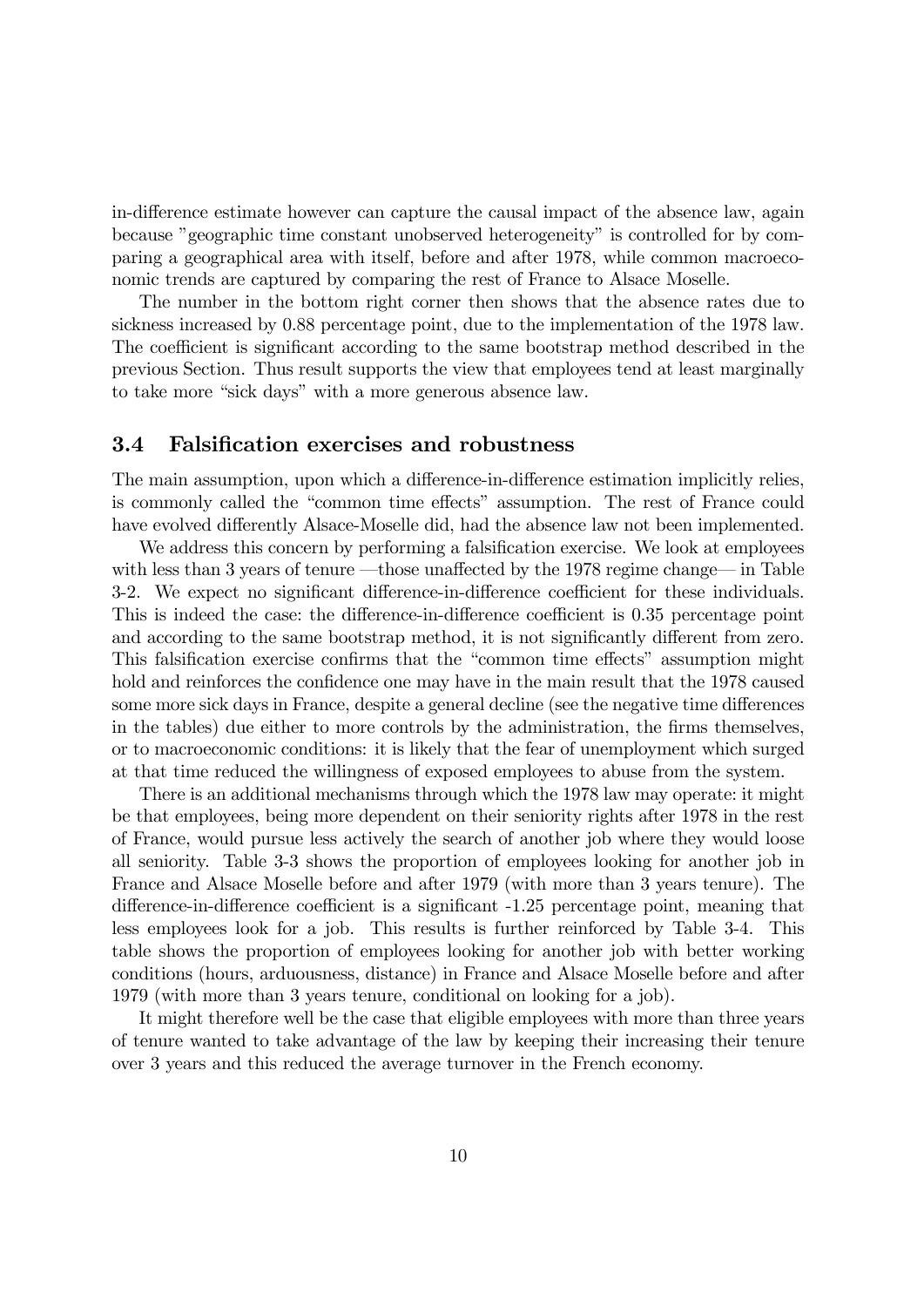# 4 The 35 hours reform

In this section we make use of another difference between France and Alsace-Moselle. There are, in Alsace-Moselle, two holidays unrecognized elsewhere in the country: Saint-Etienne (Saint Stephenís Day, Dec. 26) and Vendredi Saint (Good Friday).

These two days had a particular role when France experienced its large regulation shock, the reduction in working time (RWT, réduction du temps de travail ou RTT in french), the switch to a 35 hours workweek between 1998 to 2002. The general regime for France was as follows. After 2 years of internal negotiation about working time between 1998 and 2000, all Örms above 20 employees had to switch, in 2000, to the 35 hours week or annualize the hours worked and therefore give workers 20 days of holidays. All firms between 10 and 19 employees had two additional years (until 2002) to switch to 35 hours or to give workers 20 days of holidays. Firms below 9 employees have so far been unaffected by the reform.

However, when the RWT took effect, firms in Alsace-Moselle decided that both extra holidays (Saint Stephen and Good Friday) should be counted as part of the working time reduction, or les jours de RTT as they are commonly known, because the main text law organizing the 35 hours did not have any mention about the specificity of Alsace-Moselle.

The application of the RWT has therefore been less favorable in Alsace-Moselle than in the rest of France, by 16 hours or by two days per year. This difference lasted until employees' recourses began to be examined by various legal courts in the subsequent years. On October 23 2002, the local council (called prudíhommes de Metz) stated that ìDecember 26 must be considered a bank holiday as per the special dispositions of the local laws in Alsace-Moselle, this day cannot be counted as a reduction of working time (RWT)". See in particular Grisey-Martinez for an analysis of several litigations related to the way les jours de RTT were counted in firms in Alsace-Moselle. The difference in hours worked before and after was documented in Chemin and Wasmer (2008).

#### 4.1 Employment by travel-to-work area (Zones d'Emploi)

The simplest idea is to verify whether a milder application in Alsace-Moselle of the 35 hours between 2000 and 2002 had a differential impact on regional unemployment or unemployment in local areas. We exploit such data at a quite disaggregate level, the Zones d'Emploi, which are the equivalent of travel-to-work areas: there are 348 such areas in France for which we have quarterly unemployment data for each of those areas between 1999 and 2006, for a total of approximately 14400 observations. Among these 348 areas, 17 are in Alsace-Moselle, for a total of 510 observations.

The simplest idea would therefore be to run a regression of the following form:

unemptyment<sub>it</sub> = 
$$
\alpha_i + \beta_t + \gamma
$$
(also  
 $a_t = -\text{model}(k) * (2000 - 02)_t + u_{it}$  (1)

where  $i$  corresponds to an employment zone,  $t$  is the quarter of observation between 1999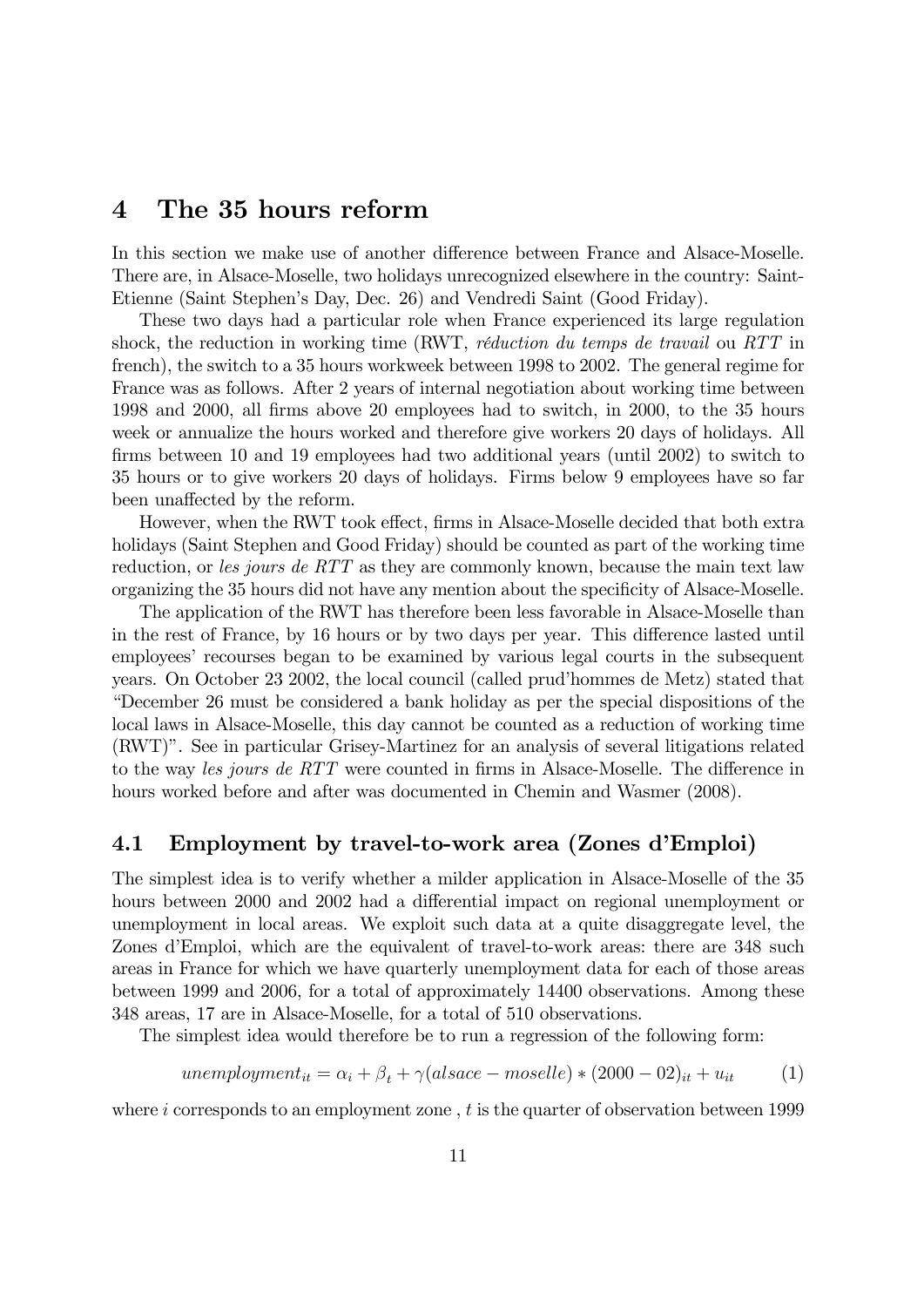and 2006.  $\alpha_i$  are employment zone fixed effects,  $\beta_t$  quarter fixed effects. Alsace-Moselle is a variable equal to 1 if the employment zone is in the region Alsace or the department Moselle. (2000-02) is a variable equal to 1 if the year of observation is during the time of a differential application of the 35 hours. Hence,  $(A\text{lspace-Moselle})*(2000-02)$  is a variable equal to 1 if the employment zone is in Alsace or Moselle in the relevant period. As additional controls, we also have a variable reflecting "being in Alsace-Moselle after 2003î, for reasons that will appear more clearly in the next paragraphs.

In Table 4-1, we present the difference-in-difference coefficient  $\gamma$  for different samples and specifications, where standard errors are clustered at the region level.<sup>13</sup> Since unemployment is between 0 and 100 (in percent) a diff-in-diff coefficient of  $0.9$  in Column (1) means, in principle, an increase of 0.9 percentage points of unemployment in Alsace-Moselle relative to France due to a milder application of the 35 hours reform. This is a surprising coefficient: first the sign is positive, which would mean that the 35 hours reform did work and *reduced unemployment* with statistical significance; and second its magnitude is large: a  $10\%$  difference in the application of 35 hours would mean, if the effect of 35 hours was linear, that the overall effect of 35 hours is no less than 9 percentage points of unemployment! This is a number that is by far above any number put by the promoters of the reform themselves: at most they argued that the reform had created 400 000 jobs in France, that is only 2 to 3 percentage points.

The problem here is the German cycle: during the period of interest that is after 2000, Germany entered a recession. This had presumably adverse consequences on unemployment in France and the negative effect was presumably concentrated in the regions and areas closest to Germany. This is indeed almost surely the case since more than 70,000 people are "transfrontaliers", that is residents of France working in Germany. As a matter of fact, inspection of the second reported coefficient in Column (1) in Table 4-1 reveals that after 2003, where Alsace-Moselle and France were in principle affected equally by the 35 hours reform, unemployment in Alsace-Moselle rose by an additional 2 percentage points relative to France.

The next columns (2) to (4) illustrate pretty well the problem generated by local and regional cycles in our identification strategy. In Column  $(2)$ , we replicate exactly the same diff-in-diff analysis for employment zones in Alsace-Moselle further away from the German border. We only keep the zones in Alsace-Moselle that have no direct border with Germany and are at least 70km (or 1 hour by car) from the border. We argue that this restricts the extent of transborder effects. See the note in the table for the selected regions. The idea is that such zones are probably less affected by the German economic cycle than employment zones closest to the German border. As it appears in the Table, this is indeed the case to some extent. The  $0.9$  coefficient of Column  $(1)$  is now smaller and reaches 0.84.

 $13$ There are 22 regions in France. We tried to cluster by travel-to-work area or by departement, without any major change in the significance: t-stat did not vary much.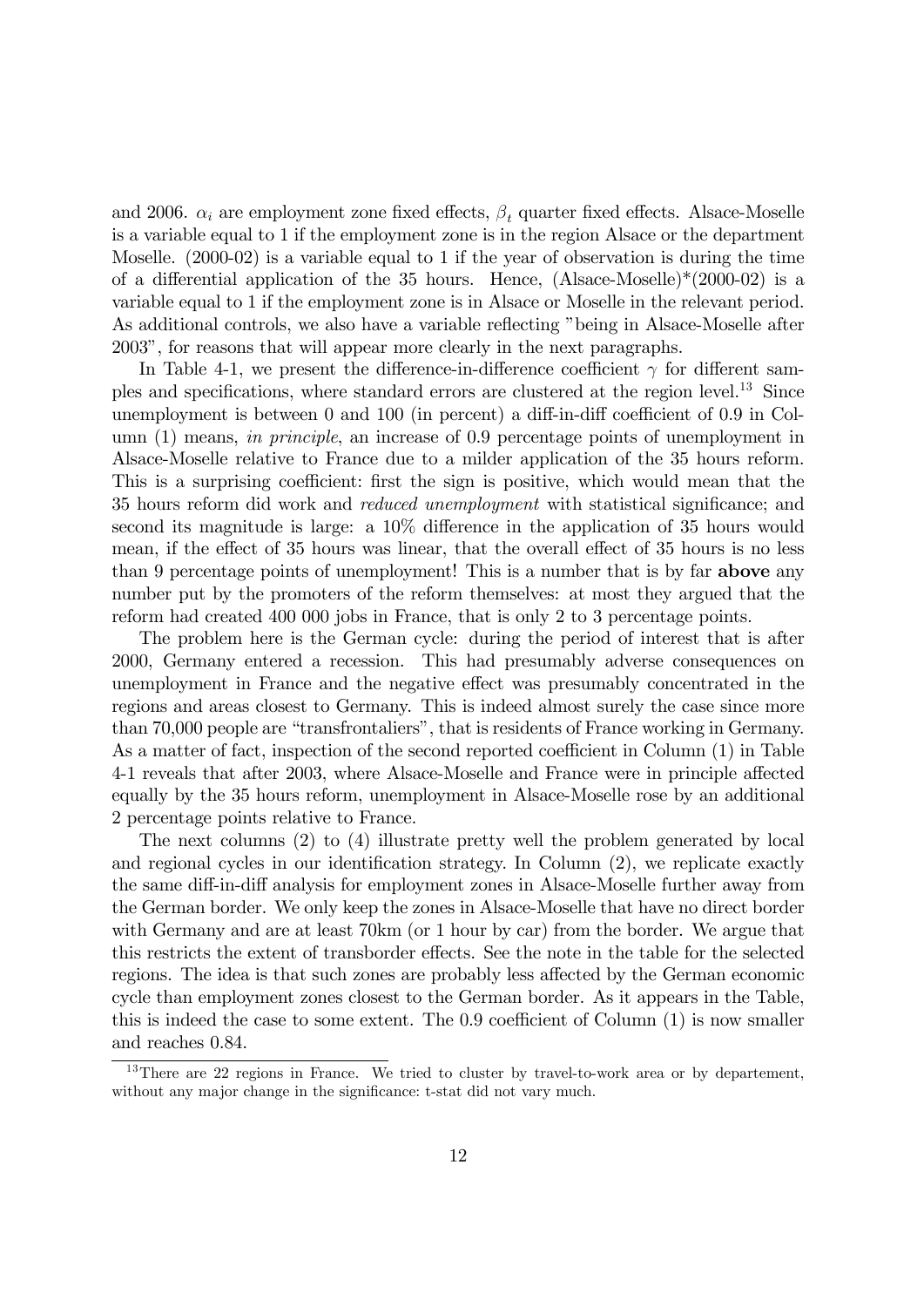However, the biggest change occurs when we introduce a different control group. Columns (3) and (4) use Lorraine without Moselle as a control group. Lorraine is the region next to Alsace. It is fairly close to Germany too. But Lorraine without Moselle (the "rest of Lorraine") was not concerned by the two additional days of vacation and their suppression in 2000. It was however affected by the German cycle to some extent.

The rest of Lorraine is in principle a better control group for Alsace and Moselle, as for the geographical, historical, cultural, industrial similarities between the two regions. There are also many "transfrontaliers" in the rest of Lorraine. Only 29 employment zones are now included in Column (3). The reported  $\gamma$  coefficient in this case is now half of what it was in Columns  $(1)$  and  $(2)$ . Moreover, it is no longer significant even at the 10% level.

#### 4.2 Partial conclusion

The conclusion here is that triple differences, once again, are needed, where an additional control group is a group of workers unaffected by difference in the 35 hours reform between Alsace-Moselle and the rest of France. In Chemin and Wasmer (2008), based on the French labor force surveys over the relevant period, we used three sets of unaffected groups. The first one was based either on the size of the firm (very small firms (between  $0$  and  $9$  employees) were unaffected, small firms (10 to 19 employees) were affected by the reform two years after the Örms with more employees. The second one was based on occupations unaffected by the 35 hours reform, such as self-employed, farmers, ìprofession libÈralesî like doctors, business owner and merchants. The third one was based on a careful reading of the 528 collective agreements by sector: a fraction of them was specific to Alsace-Moselle (Convention Collectives Locales) and a sub-fraction of them mentioned explicitly the two additional days. Employees in those sectors covered by these agreements were therefore treated as a control group since it was likely that the 35 hours shock was identical in those sectors in Alsace-Moselle and in the rest of France. In all cases, we found that triple differences coefficients are not significant while double difference are always significant. This is suggestive of a marginal or null effect of the working time reduction reform.

### 5 Conclusion

This paper has shown how simple difference-in-difference coefficient may shed light on important, and previously unexplored, impact of public policies. The results presented in this paper are only simple descriptive statistics and the next step is naturally to use regression models that may control for other important variables.

We contribute to the literature on evaluation of public policies by emphasizing a methodology based on previously unexplored geographical differences. In France, many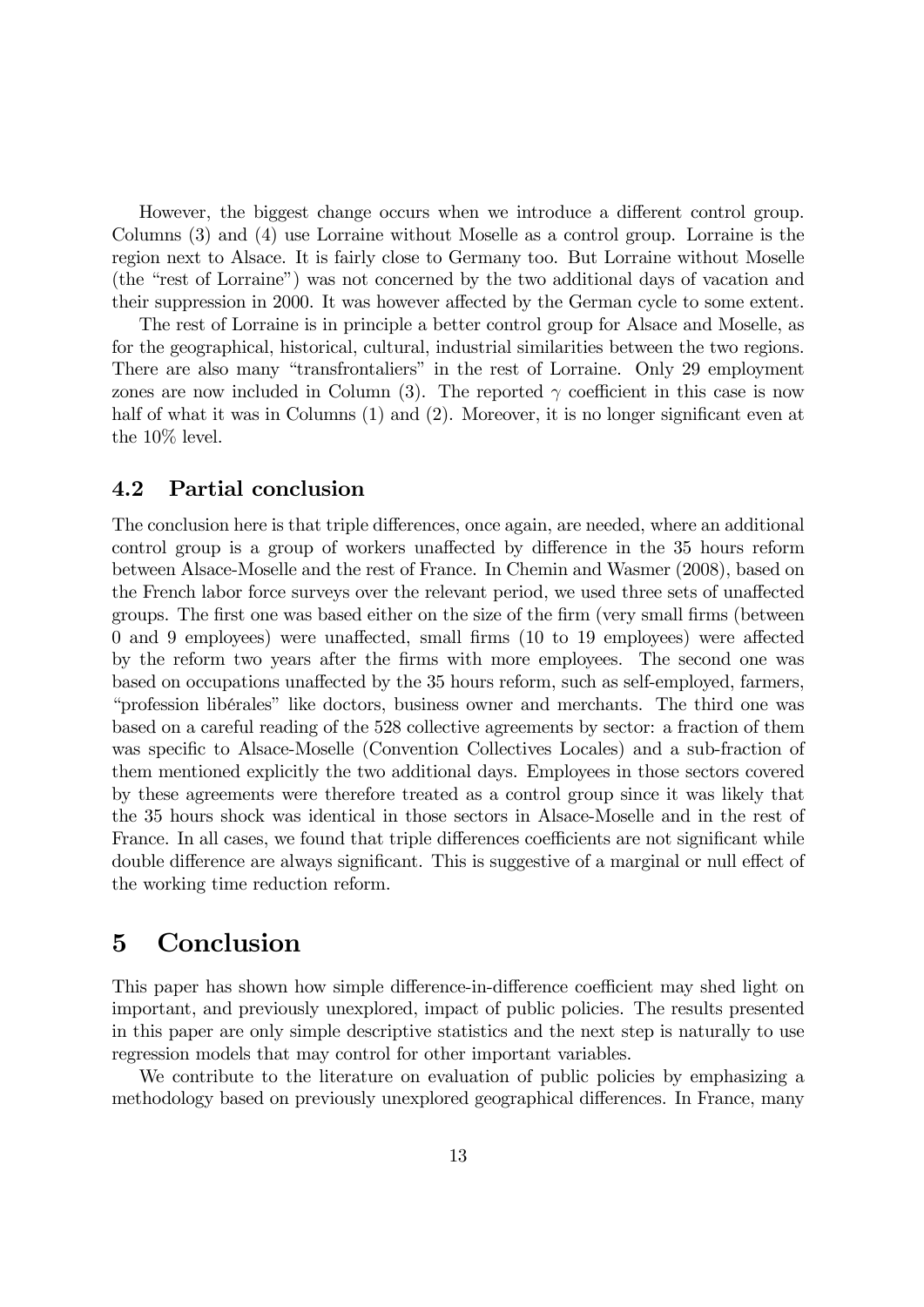public policies are left without proper evaluation, simply because most of the policies in France are implemented nationally. Researchers thus lack appropriate control groups. This paper shows that accidental historical events in some departments of France may provide these control groups for some of the relevant policies.

Beyond the differences in social security, we suggest that researchers interested by the evaluation of other policies should investigate two other major differences between Alsace-Moselle and France:

- first, the law on personal bankruptcies. The concept of personal bankruptcies for all individuals - not only business owners - existed much earlier in Alsace-Moselle than in France. This potentially allows to test for the effect of individual incentives to borrow more and therefore become over-indebted;
- second, the law regulating the creation and the administration of associations. It is more difficult to create an association but they have more autonomy. This may have affected the accumulation of social capital and other aspects of local life.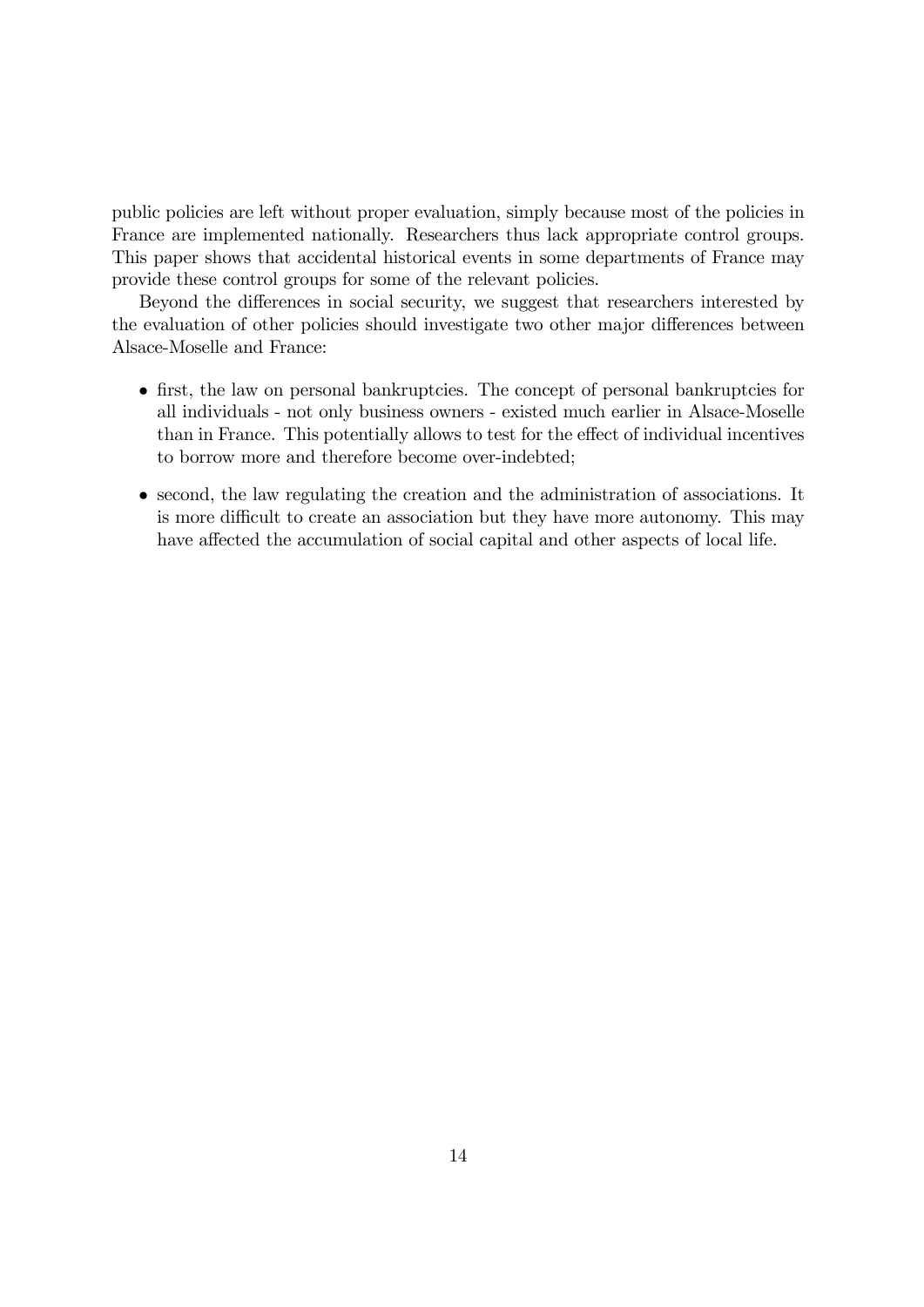|                   | 1982-1989 | 1990-2002 | Difference |
|-------------------|-----------|-----------|------------|
| Rest of France    | $3.46\,$  | 4.49      | $1.03\,$   |
| Alsace Moselle    | 2.34      | 2.54      | $\rm 0.20$ |
| <b>Difference</b> |           | .95       | $0.83***$  |

|  | Table 2-1: Long-term (more than 2 years) average unemployment rates         |
|--|-----------------------------------------------------------------------------|
|  | in France and Alsace Moselle before and after 1989 (more than 25 years old) |

The significance of the difference-in-differences coefficient is estimated through the bootstrap method. 100 samples were randomly drawn with replacement from the original sample. The difference-in-differences coefficient was thus estimated 100 times. None of the time was the difference-in-differences coefficient less than 0. \* significant at 10%; \*\* significant at 5%; \*\*\* significant at 1%. Figures are long duration (more than 2 years) average unemployment rates for individuals more than 25 years old. They represent the ratio of total number of unemployed people for more than 2 years and aged more than 25 years divided by the total number of active individuals in thearea concerned and the time frame concerned of more than 25 years old. Active individuals are defined as the sum of employed individuals, unemployed individuals (and soldiers of the military contingent) of more than <sup>25</sup> yearsold. The numbers in the "Difference " row and column are simple differences. The number in the bottom right corner is a difference-in-differences estimate, comparing the rest of France to Alsace-Moselle, before and after 1989.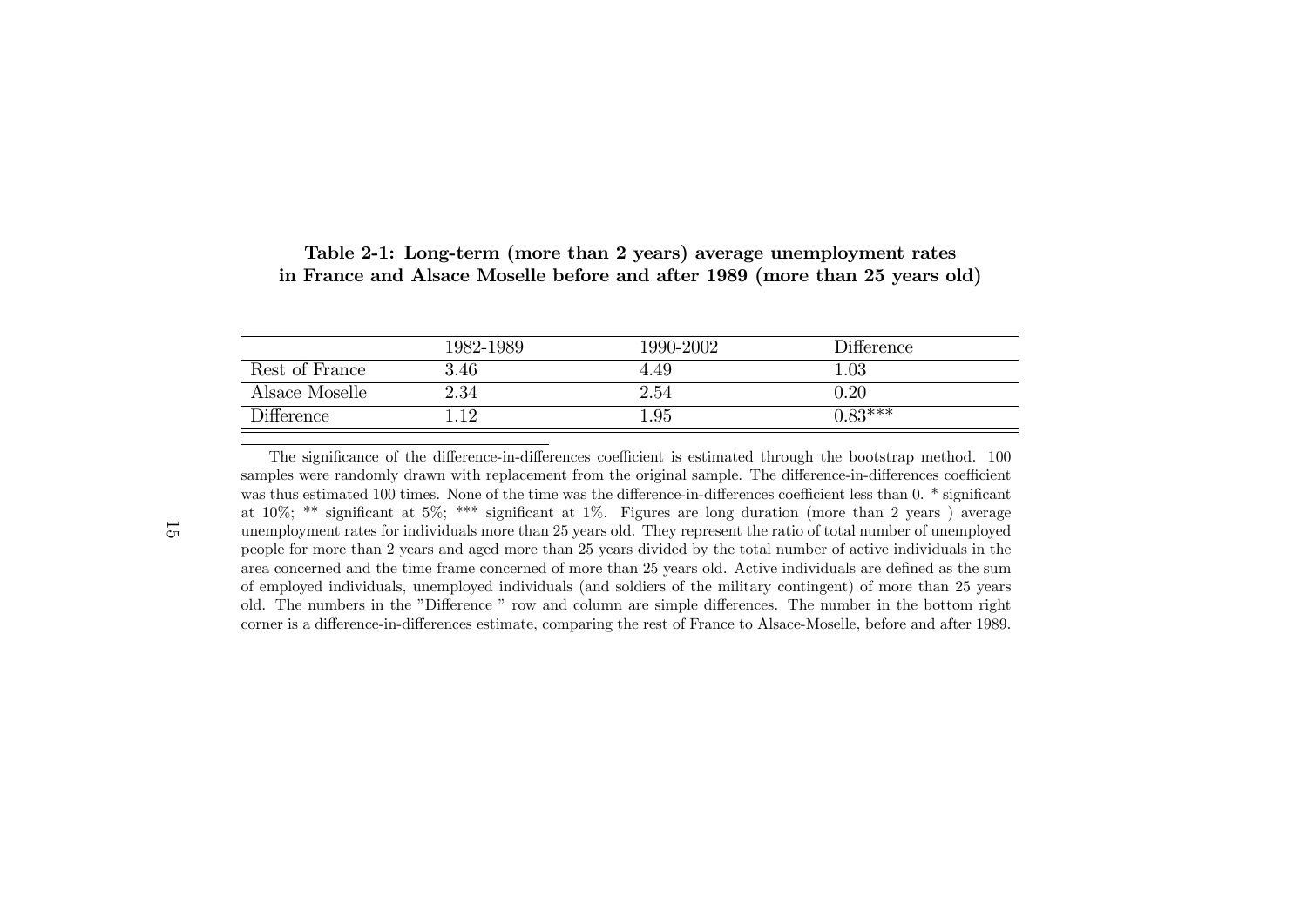|                   | 1982-1989 | 1990-2002 | Difference |
|-------------------|-----------|-----------|------------|
| Rest of France    | 6.98      | 9.52      | 2.54       |
| Alsace Moselle    | 5.67      | $8.35\,$  | 2.68       |
| <b>Difference</b> | - 21      | . 17      | $-0.13$    |

#### Table 2-2: Short-term (less than <sup>2</sup> years) average unemployment ratesin France and Alsace Moselle before and after <sup>1989</sup> (more than <sup>25</sup> years old)

The significance of the difference-in-differences coefficient is estimated through the bootstrap method. 100 samples were randomly drawn with replacement from the original sample. The difference-in-differences coefficient was thus estimated 100 times. 77% of the time was the difference-in-differences coefficient less than 0. According to the bootstrap method, this difference-in-differences coefficient is thus insignificantly different from 0. \* significant at 10%; \*\* significant at 5%; \*\*\* significant at 1%. Figures are short duration (less than 2 years) average unem<sup>p</sup>loyment rates for individuals aged more than 25 years. They represent the ratio of total number of unemployed people for less than 2 years and more than 25 years old divided by the total number of active individuals in thearea concerned and the time frame concerned of more than 25 years. Active individuals are defined as the sum of employed individuals, unemployed individuals (and soldiers of the military contingent) of more than <sup>25</sup> years. Thenumbers in the "Difference " row and column are simple differences. The number in the bottom right corner is a difference-in-differences estimate, comparing the rest of France to Alsace-Moselle, before and after 1989.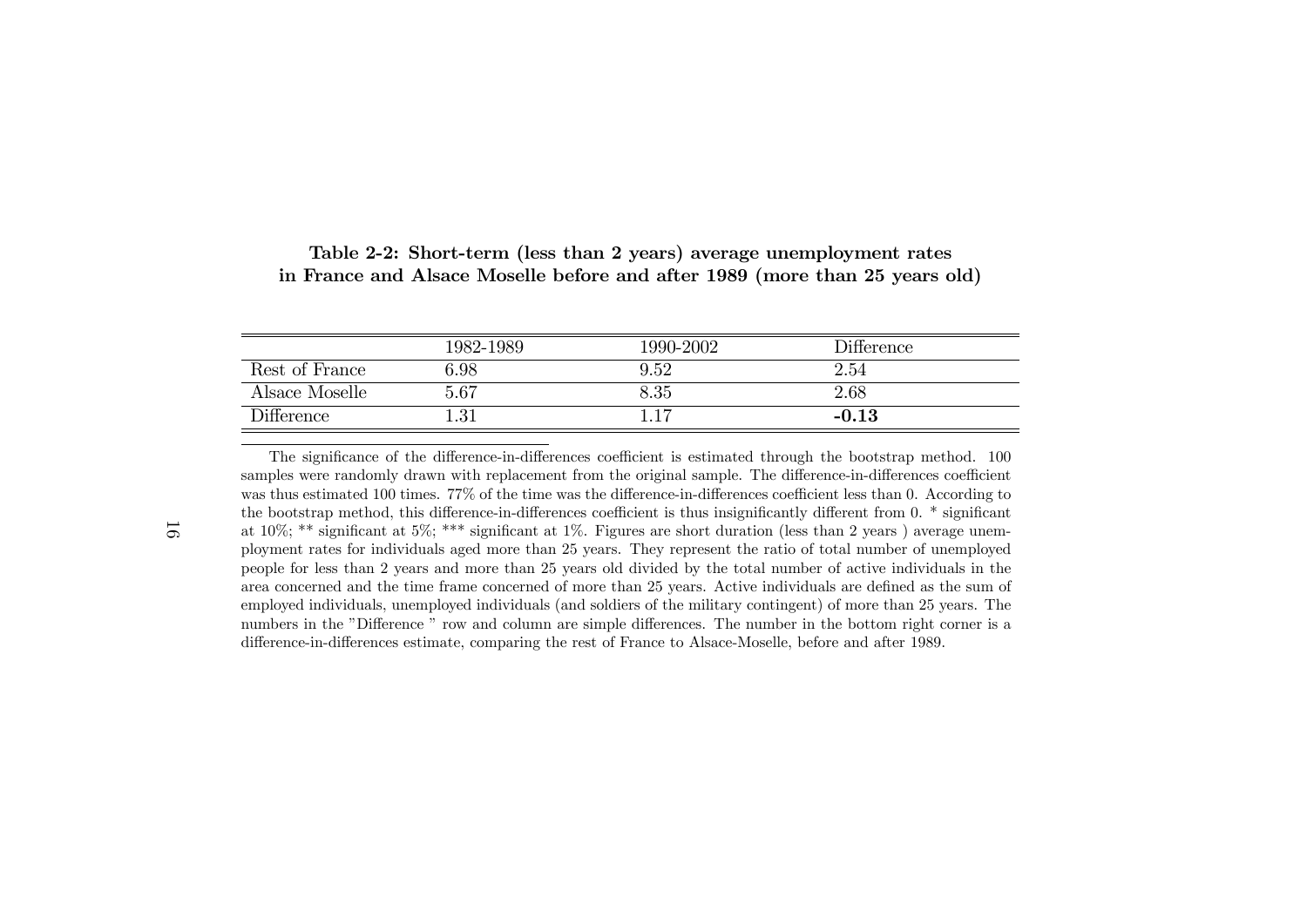|                   | 1982-1989 | 1990-2002 | Difference |
|-------------------|-----------|-----------|------------|
| Rest of France    | 5.55      | $4.52\,$  | $-1.03$    |
| Alsace Moselle    | 3.81      | 2.87      | $-0.94$    |
| <b>Difference</b> | .74       | .65       | $-0.09$    |

| Table 2-3: Long duration (more than 2 years) average unemployment rates          |  |  |  |
|----------------------------------------------------------------------------------|--|--|--|
| in France and Alsace Moselle before and after 1989 (between 16 and 25 years old) |  |  |  |

The significance of the difference-in-differences coefficient is estimated through the bootstrap method. 100 samples were randomly drawn with replacement from the original sample. The difference-in-differences coefficient was thus estimated 100 times.  $72\%$  of the time was the difference-in-differences coefficient less than 0.  $*$  significant at 10%; \*\* significant at 5%; \*\*\* significant at 1%. Figures are long duration (more than 2 years) average unemployment rates for individuals more than 16 and less than 25 years old. They represent the ratio of total number of unemployed people for more than 2 years and aged between 16 and 25 years divided by the total number of active individuals in the area concerned and the time frame concerned between 16 and 25 years old. Activeindividuals are defined as the sum of employed individuals, unemployed individuals (and soldiers of the military contingent) between 16 and 25 years old. The numbers in the "Difference " row and column are simple differences. The number in the bottom right corner is a difference-in-differences estimate, comparing the rest of France to Alsace-Moselle, before and after 1989.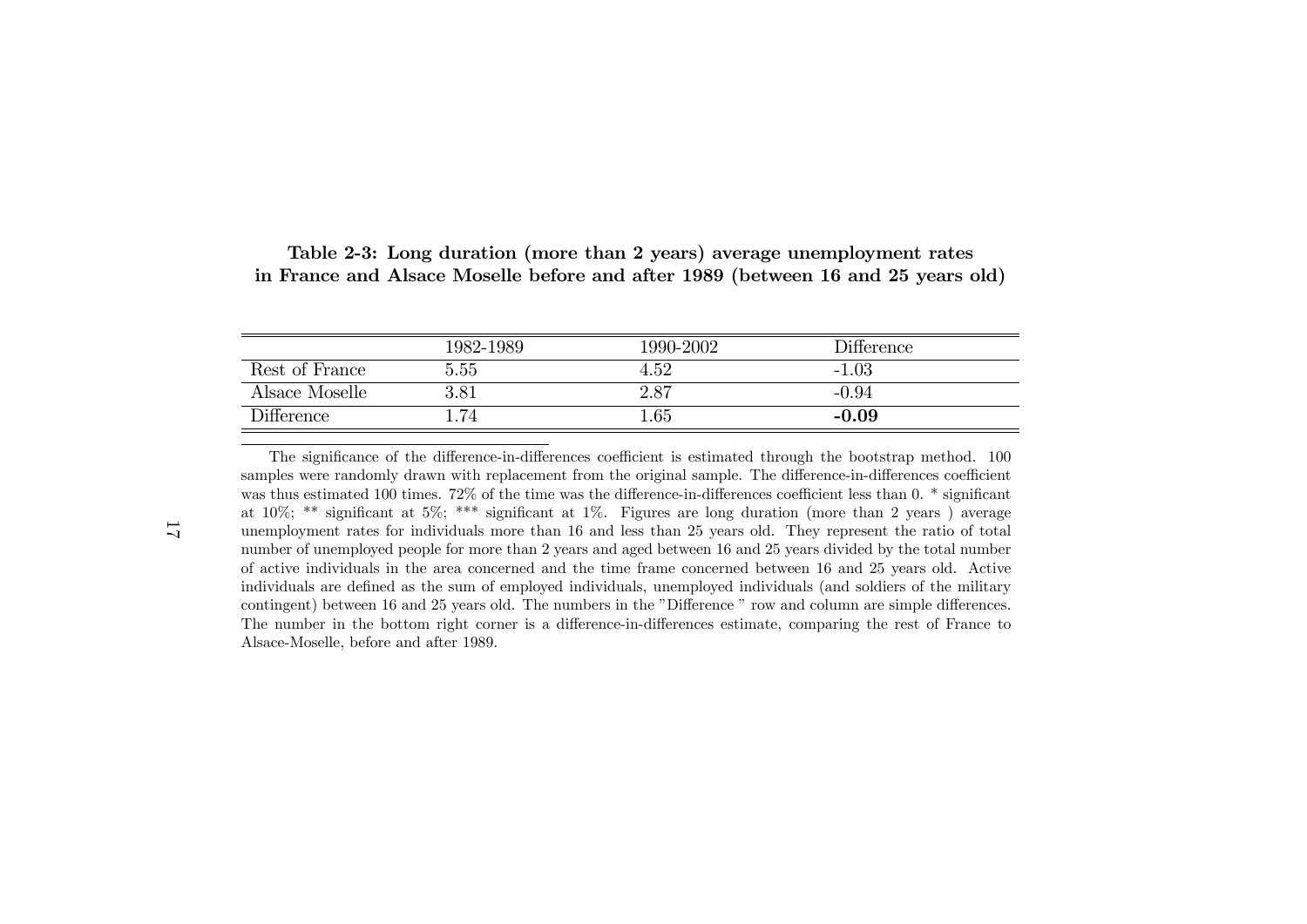|                   | 1976-1978 | 1979-1989  | <b>Difference</b> |
|-------------------|-----------|------------|-------------------|
| Rest of France    | $4.26\,$  | 3.36       | $-0.90$           |
| Alsace Moselle    | 5.11      | 3.33       | $-1.78$           |
| <b>Difference</b> | $-0.85$   | $\rm 0.03$ | $0.88***$         |

Table 3-1: proportion of employees absent due to sickness in France and Alsace Mosellebefore and after <sup>1979</sup> (more than <sup>3</sup> years tenure)

Figures are percentages of workers absent last week because of sickness for individuals with more than 3 years tenure (number of individuals working less than the usual number of hours worked because of sickness divided by number ofemployed individuals). The numbers in the "Difference " row and column are simple differences. The number in the bottom right corner is a difference-in-differences estimate, comparing the rest of France to Alsace-Moselle, before and after 1989. The significance of the difference-in-differences coefficient is estimated through the bootstrap method. 100 samples were randomly drawn with replacement from the original sample. The difference-in-differences coefficient was thus estimated 100 times. None of the time was the difference-in-differences coefficient less than 0.  $*$  significant at 10%; \*\* significant at 5%; \*\*\* significant at 1%.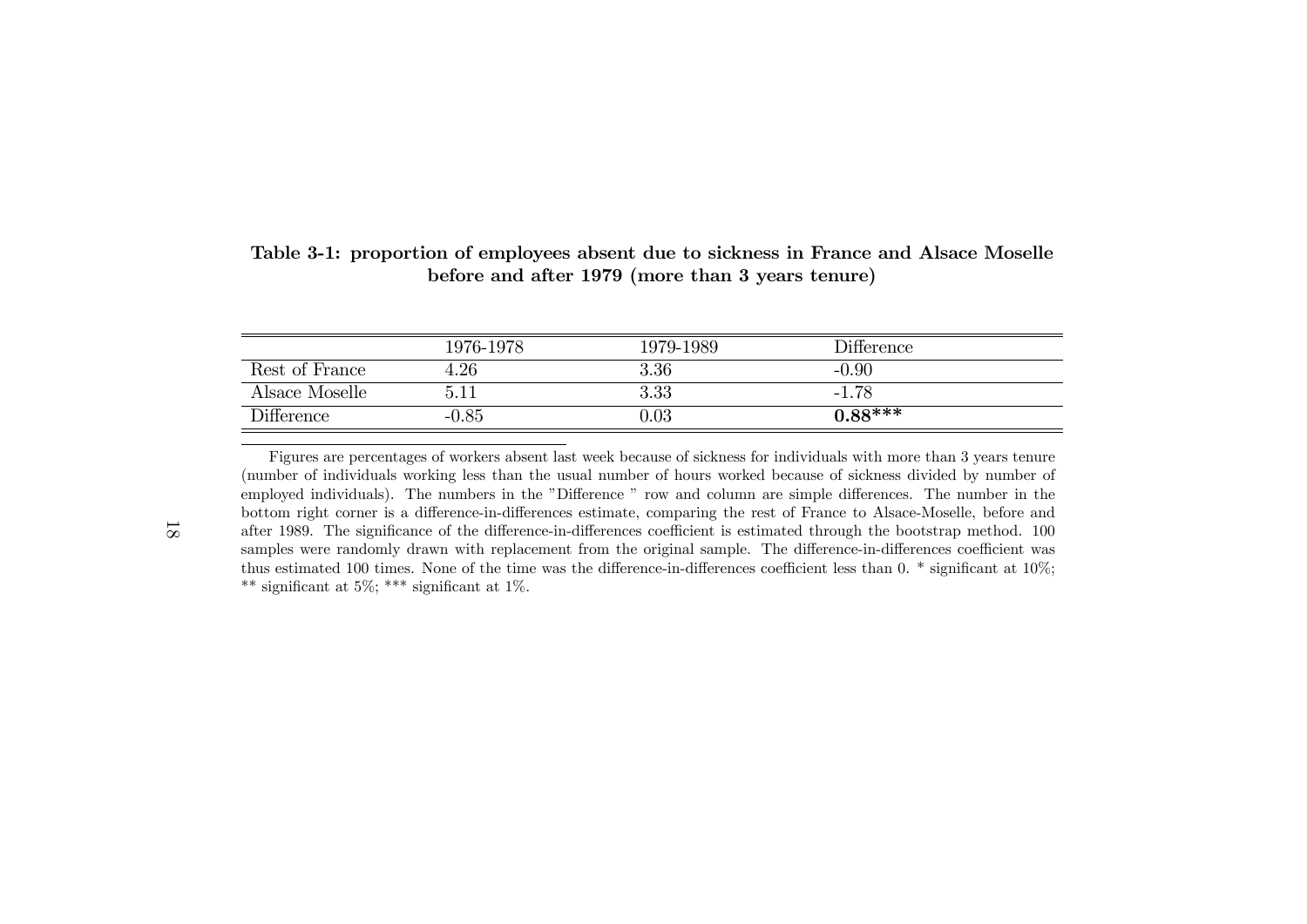|                   | 1976-1978 | 1979-1989 | <b>Difference</b> |
|-------------------|-----------|-----------|-------------------|
| Rest of France    | $3.26\,$  | 2.27      | $-0.99$           |
| Alsace Moselle    | 3.78      | 2.44      | $-1.34$           |
| <b>Difference</b> | $-0.52$   | $-0.17$   | 0.35              |

Table 3-2: proportion of employees absent due to sickness in France and Alsace Mosellebefore and after <sup>1979</sup> (less than <sup>3</sup> years tenure)

Figures are percentages of workers absent last week because of sickness for individuals with less than 3 years tenure (number of individuals working less than the usual number of hours worked because of sickness divided by number ofemployed individuals). The numbers in the "Difference " row and column are simple differences. The number in the bottom right corner is a difference-in-differences estimate, comparing the rest of France to Alsace-Moselle, before and after 1989. The significance of the difference-in-differences coefficient is estimated through the bootstrap method. 100 samples were randomly drawn with replacement from the original sample. The difference-in-differences coefficient was thus estimated 100 times. In 26% of cases the difference-in-differences coefficient was less than 0. \* significant at 10%; \*\* significant at 5%; \*\*\* significant at 1%.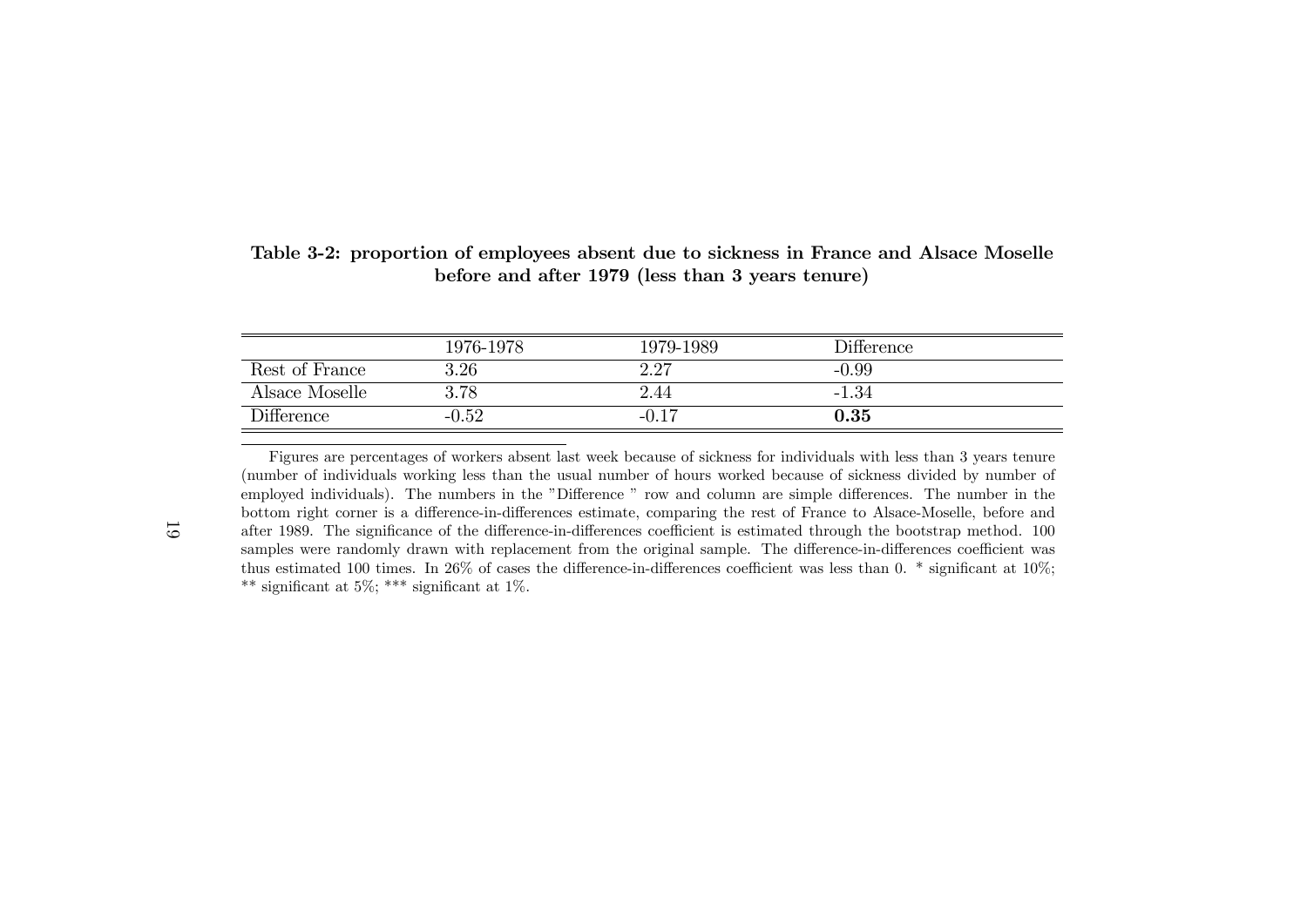|                                | 1976-1978 | 1979-1989 | Difference |
|--------------------------------|-----------|-----------|------------|
| Rest of France                 | 12.17     | 6.89      | $-5.28$    |
| Alsace Moselle                 | 3.83      | 4.80      | $-4.03$    |
| $\mathop{\mathrm{Difference}}$ | $3.34\,$  | 2.09      | $-1.25***$ |

#### Table 3-3: proportion of employees looking for another job in France and Alsace Mosellebefore and after <sup>1979</sup> (more than <sup>3</sup> years tenure)

The significance of the difference-in-differences coefficient is estimated through the bootstrap method. 100 samples were randomly drawn with replacement from the original sample. The difference-in-differences coefficient was thus estimated 100 times. None of the time was the difference-in-differences coefficient less than 0. \* significant at  $10\%$ ; \*\* significant at  $5\%$ ; \*\*\* significant at 1%. Figures are percentages of workers looking for another job with more than 3 years tenure. The numbers in the "Difference " row and column are simple differences. The number in the bottom right corner is a difference-in-differences estimate, comparing the rest of France to Alsace-Moselle, before and after 1989.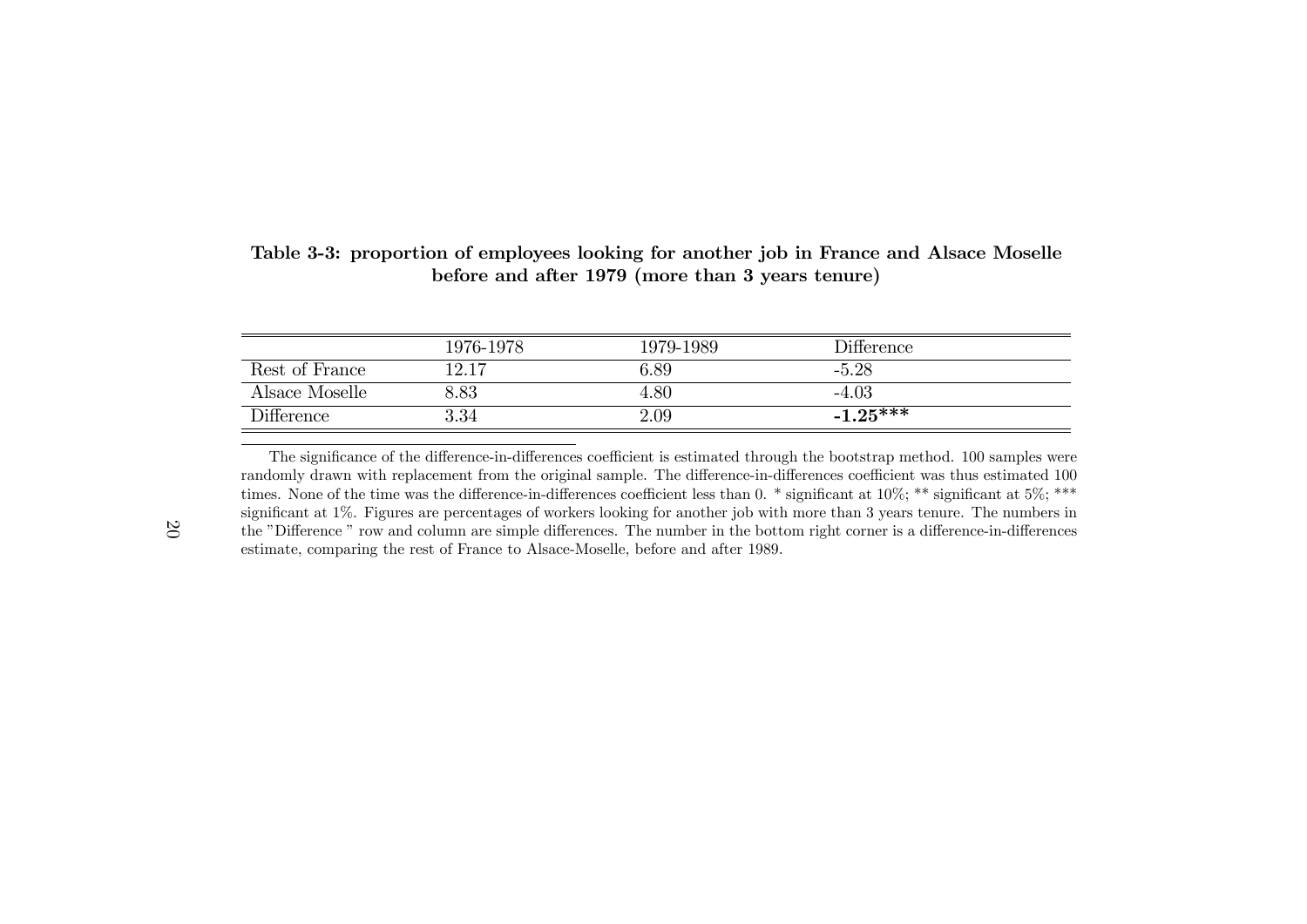|                   | 1976-1978 | 1979-1989 | Difference |
|-------------------|-----------|-----------|------------|
| Rest of France    | 3.68      | 12.53     | 8.85       |
| Alsace Moselle    | 3.84      | 13.06     | 9.22       |
| <b>Difference</b> | $-0.16$   | $-0.53$   | $-0.36***$ |

#### Table 3-4: proportion of employees looking for another job with better working conditionsin France and Alsace Moselle before and after 1979(more than <sup>3</sup> years tenure, if looking for <sup>a</sup> job)

The significance of the difference-in-differences coefficient is estimated through the bootstrap method. 100 samples were randomly drawn with replacement from the original sample. The difference-in-differences coefficient was thus estimated 100 times. None of the time was the difference-in-differences coefficient less than 0. \* significant at  $10\%$ ; \*\* significant at  $5\%$ ; \*\*\* significant at 1%. Figures are percentages of workers looking for another job with better working conditions (hours, arduousness, distance) with more than 3 years tenure, if looking for a job. The numbers in the "Difference " row and column are simple differences. The number in the bottom right corner is a difference-in-differences estimate, comparing the rest of France to Alsace-Moselle, before and after 1989.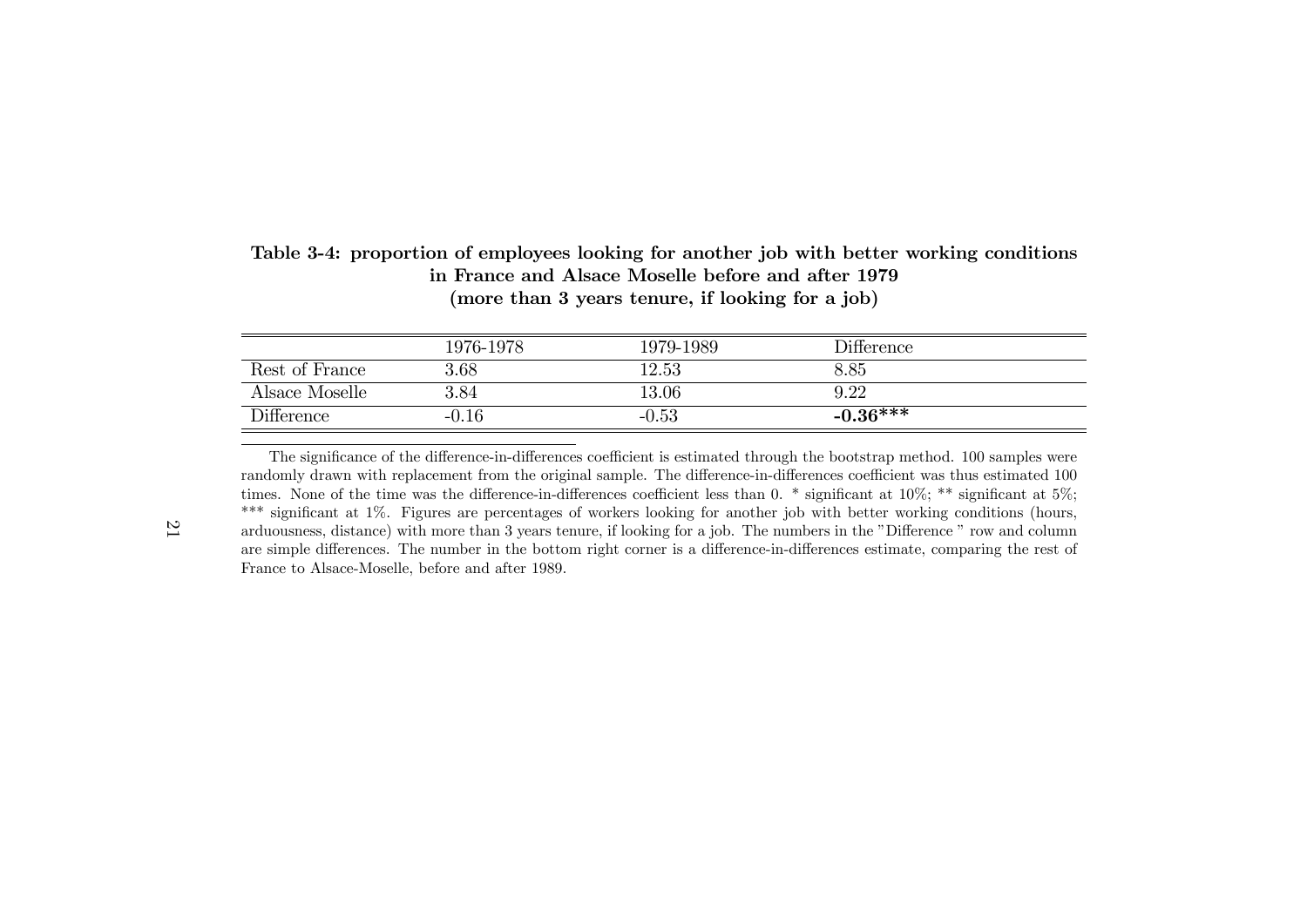|                                       | $\left  \right $ | $^{\prime}2)$   | $\left( 3\right)$                              | $\left(4\right)$ |
|---------------------------------------|------------------|-----------------|------------------------------------------------|------------------|
|                                       |                  |                 | Quarterly Unemployment Rate by Employment Zone |                  |
|                                       |                  |                 | 1999-2006                                      |                  |
| Treatment group                       | Alsace-Moselle   | Alsace-Moselle  | Alsace-Moselle                                 | Alsace-Moselle   |
|                                       |                  | far from border |                                                | far from border  |
| Control Group                         | Rest of France   | Rest of France  | Rest of Lorraine                               | Rest of Lorraine |
| $(treatment)*(2000-2002)$             | 0.90             | 0.84            | 0.50                                           | 0.44             |
|                                       | $(3.54)$ ***     | $(3.06)$ ***    | (1.55)                                         | (1.23)           |
| $(\text{treatment})*(2003-2006)$      | 2.37             | 2.07            | 1.14                                           | 0.84             |
|                                       | $(4.39)$ ***     | (3.66)          | (1.71)                                         | (1.18)           |
| Quarter Fixed Effects                 | Yes              | ${\hbox{Yes}}$  | Yes                                            | Yes              |
| <b>Employment Zones Fixed Effects</b> | Yes              | Yes             | Yes                                            | Yes              |
| Observations                          | 10440            | 10170           | 870                                            | 600              |
| R-squared                             | 0.93             | 0.93            | 0.95                                           | 0.96             |

#### Table 4-1: Impact of the milder version of the 35 hours reform in Alsace-Moselle in 2000on unemployment rates

22

Robust t statistics in parentheses, clustered at the level of department. \* significant at  $10\%$ ; \*\* significant at  $5\%$ ; \*\*\* significant at 1%. There are 22 regions, 95 departments and 348 Employment Zones. The dependent variable is the Quarterly Unemployment Rate by Employment Zone. The treatment variable is equal to 1 if the employment zone belongs to one ofthe treatment regions. In this table, there are two alternative treatment regions: Alsace-Moselle, or employment zones in Alsace-Moselle but far from border with Germany. (include: METZ, SARREBOURG in Moselle, SAVERNE-SARRE-UNION,MOLSHEIM-SCHIRMECK, SELESTAT-SAINTE-MARIE-AUX-MINES, GUEBWILLER, THANN-CERNAY, ALTKIRCH in Alsace). The control group is either France without Alsace-Moselle, or Rest of Lorraine. Lorraine is the second closest region to Germany. It includes Moselle. Rest of Lorraine is therefore Lorraine without Moselle. Finally, (Treatment)\*post2000 is <sup>a</sup> variable equa<sup>l</sup> to <sup>1</sup> if the employment zone is in the treatment region after 2000. (Alsace-Moselle far border) is <sup>a</sup> variable equa<sup>l</sup>to 1 if the employment zone is in the region Alsace or the department Moselle but far from the border

This is the Difference-in-Differences variable of interest. post(2000+3rd quarter) is a variable equal to 1 if the year of observation is after 2000 plus the 3rd quarter. 30 Quarter Fixed Effects are included in columns  $(1)$ ,  $(2)$  and  $(3)$ . Only 7 and 11 Quarter Fixed Effects are included in Columns (4) and (5), which restrict the sample to observations in 1999-2001 and 1999-2002. 348 Employment zones Fixed Effects are included in all columns.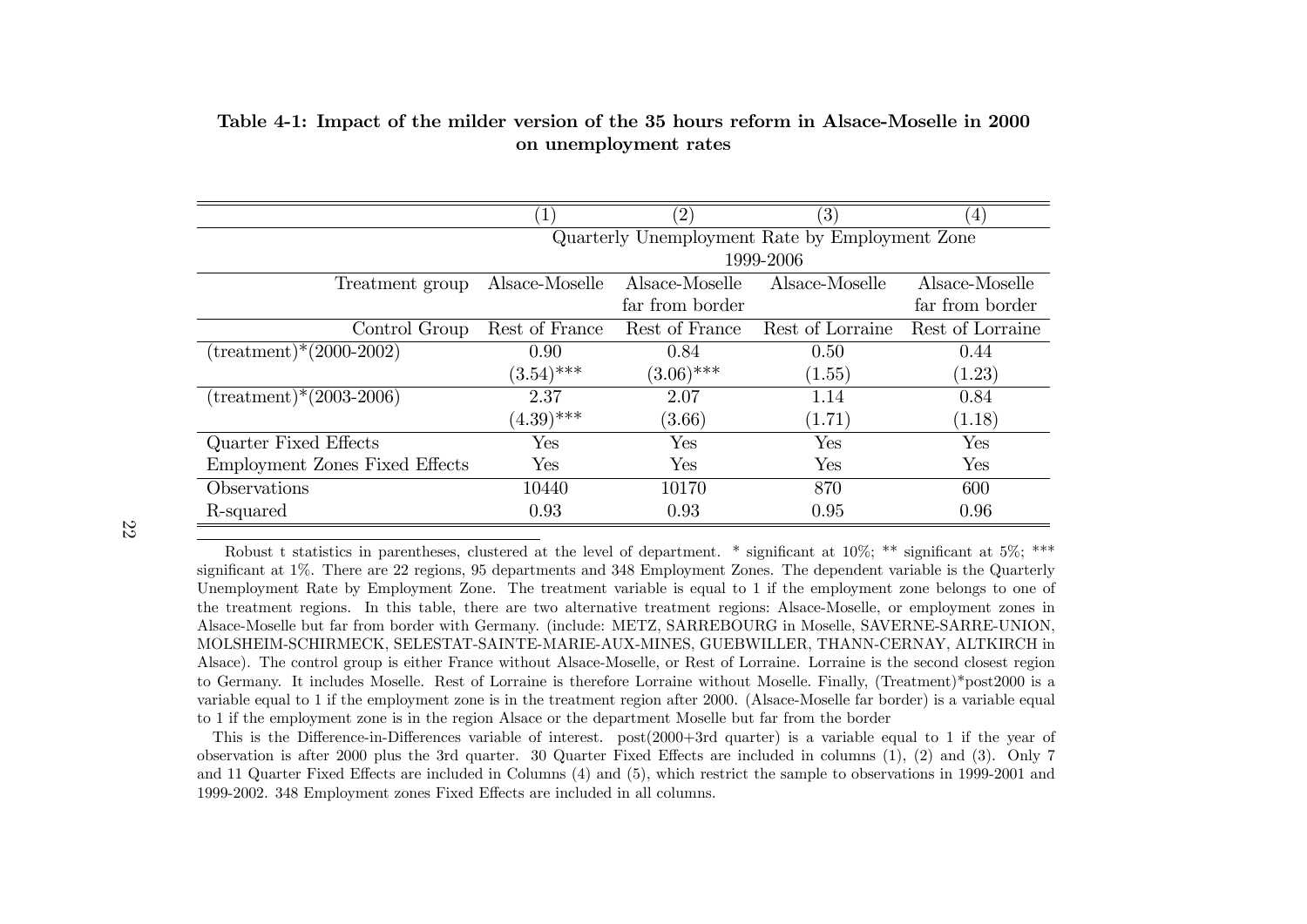- $\bullet$  Autor, David H., John J. Donohue III and Stewart J. Schwab (2006). "The Costs of Wrongful-Discharge Lawsî, Review of Economics and Statistics, 88(2), May, 211 - 231.
- Autor, David H., John J. Donohue III and Stewart J. Schwab (2005). "The Employment Consequences of Wrongful-Discharge Laws: Large, Small, or None at All?î, American Economic Review Papers and Proceedings, 95(2), May, 440 - 446
- Black, Sandra and Philip Strahan (2001). "The Division of Spoils: Rent Sharing and Discrimination in a Regulated Industry", American Economic Review,  $91(4)$ , 814-31, September 2001.
- Card, David and Alan B. Krueger (1995). Myth and measurement. The New Economics of the Minimum Wage, Princeton University Press, Princeton, New Jersey
- $\bullet$  Chemin, Matthieu and Etienne Wasmer (2008). "Using Alsace-Moselle local laws to build a difference-in-difference estimation strategy of the employment effects of the 35-hour workweek regulation in France.", mimeo, UQAM and Sciences-Po Paris
- Crepon Bruno and Kramarz Francis (2002). "Employed 40 Hours or Not-Employed 39: Lessons from the 1982 Mandatory Reduction of the Workweek", Journal of Political Economy, 110 (6), 1355-1389
- Crépon, Bruno, Leclair, Marie and Roux, Sébastien (2004). "RTT, productivité et emploi: nouvelles estimations sur données d'entreprises", Economie et Statistique, No 376-377, pp. 55-90.
- $\bullet$  Estevão, Marcello and Sa, Filipa (2006). "The 35-hour workweek in France: Straightjacket or Welfare Improvement?", mimeo IMF
- $\bullet$  Grisey-Martinez Laurence (2005). "Jours fériés et temps de travail: une combinaison délicate", Revue du Droit Local, n. 44, June
- $\bullet$  Grisey-Martinez Laurence and Dagorne Dominique (2008). "Fasc. 667, Maintien du Salaire d'Absence du Salarié", JurisClasseur Alsace-Moselle.
- $\bullet$  Imbens, Guido W. and Jeffrey M. Wooldridge (2008). Recent Developments in the Econometrics of Program Evaluation, IZA discussion paper 3640
- Kintz, Patrick (1989). "Aide Sociale, Fascicule 670", Jurisclasseur Alsace-Moselle.
- $\bullet$  L'Horty, Yannick and Antoine Parent (1999), "La revalorisation du RMI", Revue Èconomique, Vol. 50, No. 3, pp. 465-478.
- $\bullet$  Woehrling, Jean-Marie (2002). "Alsace-Moselle. Droit Communal Local. Biens Communaux et Services Publics Communaux, Fascicule 224<sup>n</sup>, Jurisclasseur Alsace-Moselle.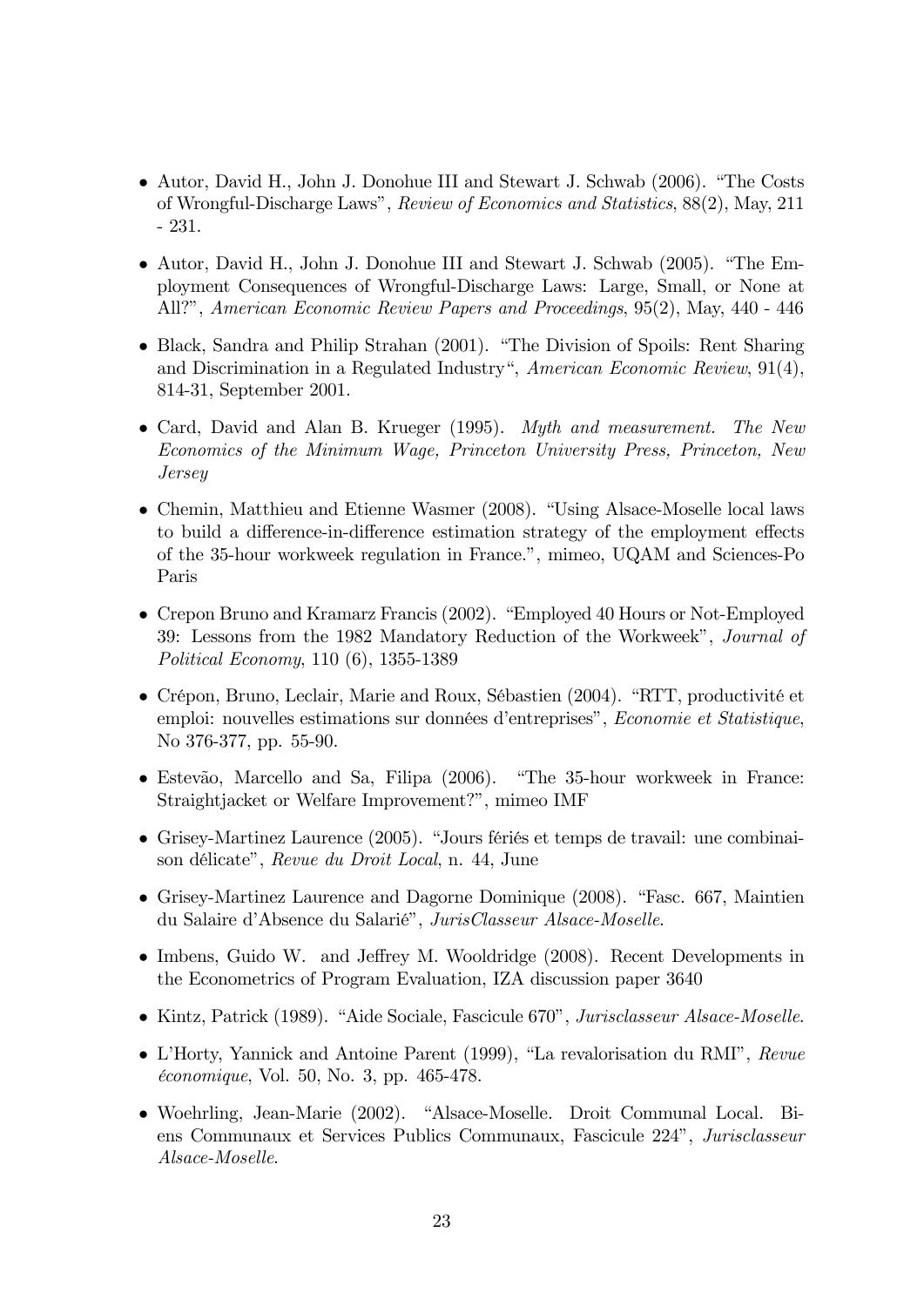## 6 Appendix

We briefly document the identification strategy of the 35 hours. This is however not central here, but a full and thorough check can be found in a companion paper (Chemin and Wasmer 2008) using the labour force survey. The microeconomic data used here is instead the "Enquêtes permanentes sur les conditions de vie, Indicateurs sociaux d'octobre  $-$  Fichier historique 1996-2003".

Table A-1 examines the relationship between the milder reform in Alsace Moselle in 2000 and workers behaviour. In column (1), the dependent variable is the number of hours worked per week. Workers in Alsace-Moselle actually worked more than their counterparts in the rest of France after the reform, relative to before. The theoretical coefficient is 2 days per year, that is, 0.36 hours per week. This is quite close from the measured coefficient, which is 0.49, although with marginal significance. In our companion paper, we Önd, using a larger dataset - the labor force survey - that the coefficient is actually closer from  $0.36$  and significant at the  $5\%$  level.

We ran another check with this survey: the dependent variable in column (2) is the willingness to work less if the salary was to remain constant. The finding is that after the reform, it is more frequent to find more workers ready to work less in Alsace Moselle after 2000 compared to the rest of France. This means that the 35 hours reform was indeed milder in Alsace Moselle in 2000. This is confirmation that there were different effects of the 35 hours reform in Alsace Moselle and in the rest of France in 2000.